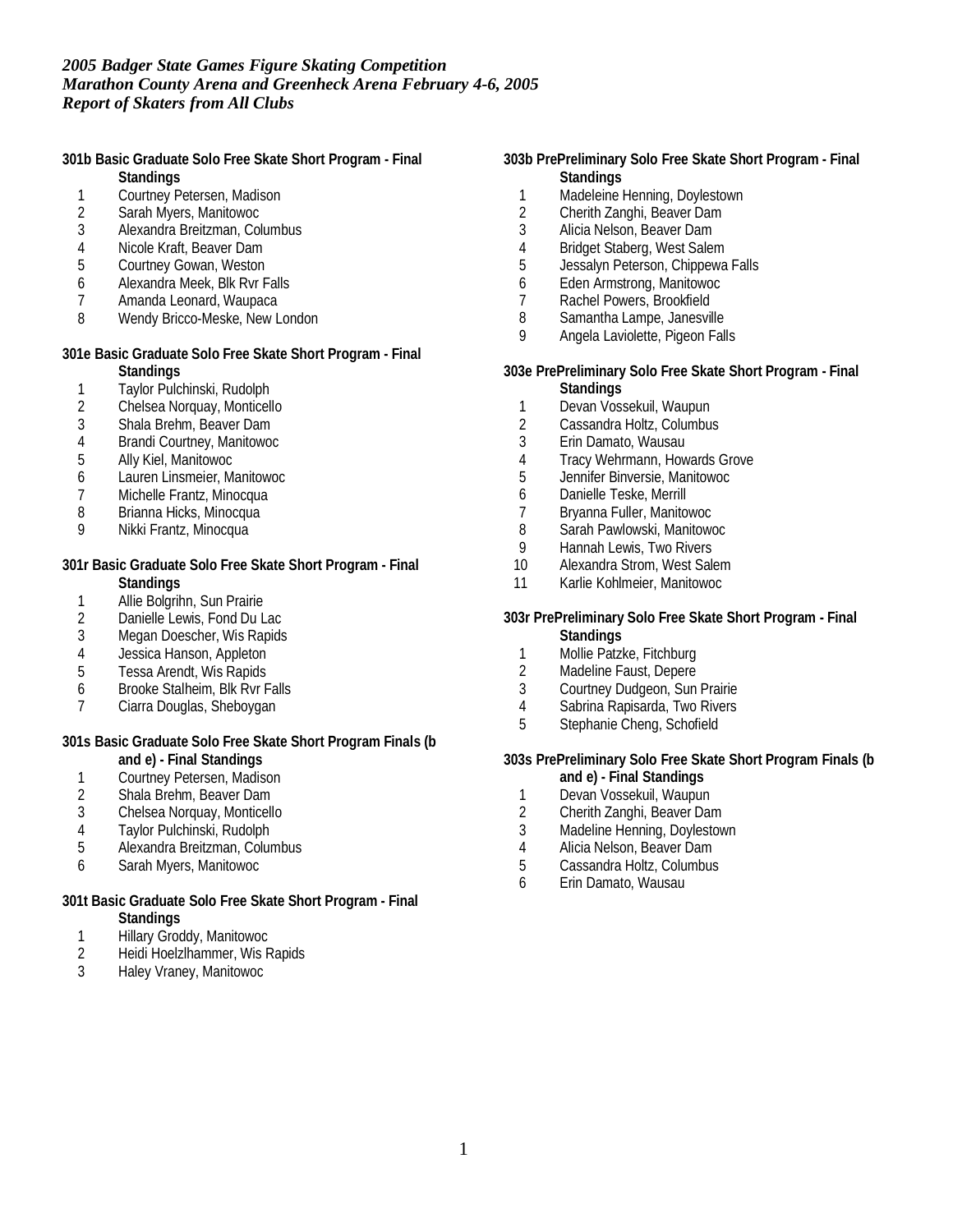**303t PrePreliminary Solo Free Skate Short Program - Final Standings**

- 1 Samantha Hartgerink, Waupun
- 
- 2 Margaret Scheidegger, Sun Prairie<br>3 Tiffany Herman, Manitowoc 3 Tiffany Herman, Manitowoc
- 
- 4 Kristin Munger, Sparta<br>5 Ashley Amato, Manitow 5 Ashley Amato, Manitowoc
- 
- 6 Jolene Lodel, Manitowoc Lindsay Hable, Chippewa Falls
- 
- 8 Jessica Zastrow, Wausau<br>9 Megan Fletcher, Waupun Megan Fletcher, Waupun
- 10 Katie Schmidt, Merrill
- 11 Katelyn Birringer, Manitowoc
- 12 Melissa Pfingsten, Merrill
- 13 Katrina Leonard, Darien
- 14 Holly Hoffman, Manitowoc
- 15 Molly Haferman, Chippewa Falls

**303x Adult PrePreliminary Solo Free Skate Short Program -**

**Final Standings**

- $\frac{1}{2}$ Joan Pepin, Racine
- 3 .

**304s Boys Preliminary Solo Free Skate Short Program - Final**

- **Standings**
- 1 Josh Sturm, Wausau
- 2 .

**305b Preliminary Solo Free Skate Short Program - Final Standings**

- 1 Angela Krueger, Eau Claire
- 2 Stevie Schuessler, Wausau
- 3 Hannah Krueger, Wauwatosa
- 4 Nichole Ott, Franklin
- 5 Chelsea Bennett, Altoona
- 6 Joanna Roman, Wausau
- 7 Shelby Schnieder, Waupun<br>8 Christa Jones, Shebovgan
- Christa Jones, Sheboygan

**305c Preliminary Solo Free Skate Short Program - Final**

- **Standings**
- 1 Elizabeth Porcari, La Crosse
- 2 Kayla Dahl, Chippewa Falls
- 3 Hilary Clausius, Sun Prairie
- 4 Jillian Decker, Waupun
- 5 Jessica Scott, Manitowoc
- 6 Alisha Markee, Janesville
- 7 Shanna Heckendorf, Wausau
- 8 Kirsten Lewis, Sheboygan
- 9 Danielle Wenger, Milwaukee
- **305e Preliminary Solo Free Skate Short Program Final Standings**
	- 1 Karlie Hamilton, Manitowoc
	- 2 Calli Wachowski, Two Rivers<br>3 Caroline Mccormick. Oregon
	- Caroline Mccormick, Oregon
	- 4 Hannah Hurtenbach, Stoughton<br>5 Caitlin Wachowski. Two Rivers
	- Caitlin Wachowski, Two Rivers
	- 6 Cassie Johnston, Manitowoc
	- 7 Jeanette Decker, Mcfarland<br>8 Cassi Brucker Waunakee
	- Cassi Brucker, Waunakee

**305f Preliminary Solo Free Skate Short Program - Final**

- **Standings**
- 1 Brianna Decker, Mcfarland
- 2 Amanda Erickson, Wis Dells
- 3 Kiersten Hare, Lomira
- 4 Christine Keeffer, Plover
- 5 Elizabeth Vallis, Manitowoc
- 6 Jessie Hoelzlhammer, Wis Rapids
- 7 Lauren Verch, Manitowoc<br>8 Kirsty Hamilton, Manitowoo
- Kirsty Hamilton, Manitowoc
- 9 Melissa Pawlowski, Manitowoc

#### **305g Preliminary Solo Free Skate Short Program - Final Standings**

- 
- 1 Arja Walker, New Berlin<br>2 Heather Johnson, Merrill Heather Johnson, Merrill
- 3 Haley Christensen, Chippewa Falls
- 4 Kortnee Kasten, Beaver Dam
- 5 Megan Hoffman, Manitowoc
- 6 Molly Seidl, Manitowoc
- 7 Laura Nagel, Stevens Point
- 8 Corissa Karstaedt, Manitowoc
- 9 Joy Larson, Plymouth
- 10 Holly Heim, Manitowoc
- 11 Lindsey Hutchison, Waupun

**305x Adult Preliminary Solo Free Skate Short Program - Final Standings**

- 1 Melissa Schamburek, Manitowoc
- 2 .
- **306t Boys Pre-Juvenile Solo Free Skate Short Program Final Standings**
- 1 .
- 2 Travis Bergeson, Medford
- **306x Mens Pre-Juvenile Solo Free Skate Short Program Final Standings**
	- $\frac{1}{2}$ 
		- 2 Kenneth Daroszeski, Deforest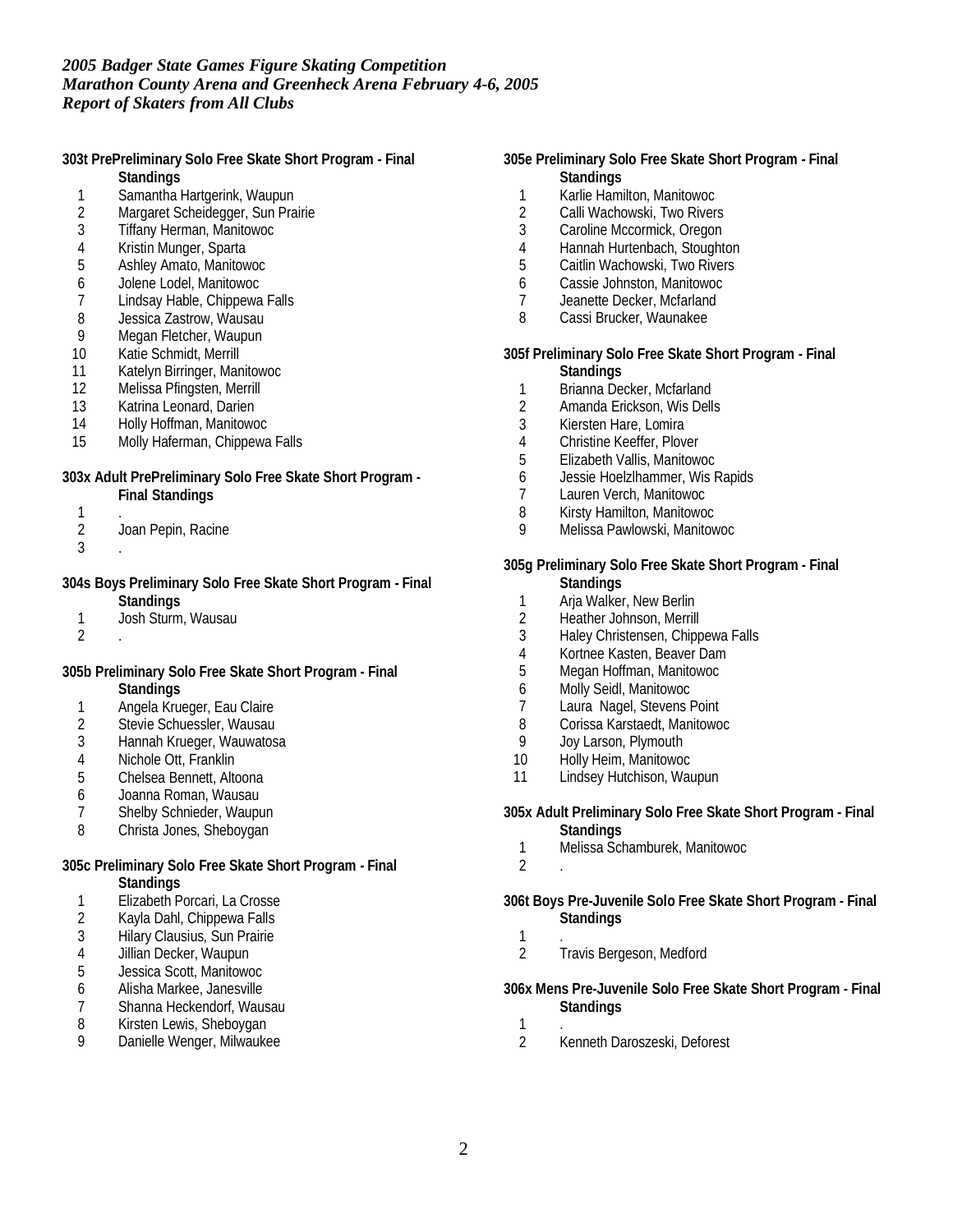**307t Pre-Juvenile Solo Free Skate Short Program - Final**

- **Standings**
- 1 Corry Hancock, La Crosse
- 2 Alyssa Borell, Ripon
- Jessica Gross, Green Bay
- 4 Katie Radcliffe, Oregon<br>5 Helen Drews, Fox Lake
- Helen Drews, Fox Lake
- 6 Megan Schwalenberg, Plymouth<br>7 Erin Lunt, Plover
- Erin Lunt, Plover
- 8 Kariann Haluska, Stevens Point<br>9 Megan Stroik, Stevens Point
- Megan Stroik, Stevens Point
- 10 Nicole Chiang, Madison
- 11 Emily Verch, Manitowoc
- 12 Kassandra Scott, Sheboygan
- 13 Julia Swanke, Beaver Dam
- **307x Adult Pre-Juvenile Solo Free Skate Short Program Final Standings**
	- 1 .
	- 2 Kristie Heckendorf, Wausau

**309t Juvenile Solo Free Skate Short Program - Final Standings**

- 1 Trude Renwick, Waunakee<br>2 Jamie Leist, Manitowoc
- 2 Jamie Leist, Manitowoc<br>3 Colleen Schwab, Greent
- Colleen Schwab, Greenfield
- 4 Brittney Olson, Two Rivers
- 5 Keren Nass, Manitowoc
- **309x Adult Juvenile Solo Free Skate Short Program Final Standings**
	- 1 .
	- 2 Jenny Thomas, Manitowoc
- **311s Intermediate Solo Free Skate Short Program Final Standings**
	- 1 Alexzandra Stieber, Wausau
	- 2 .
- **311t Intermediate Solo Free Skate Short Program Final Standings**
	- 1 Katie Heck, Plover
	- 2 Jessica Mueller, Wauwatosa
	- 3 Olivia Covington, Beaver Dam
	- 4 Katherine Lotzer, Plover
	- 5 Elizabeth Hovda, Wausau
	- 6 Elspeth Laska, Stevens Point
	- 7 Mara Nass, Manitowoc
	- 8 Lauren Vermillion, Stevens Point
	- 9 Kimberly Busse, Manitowoc
	- 10 Andrea Galkin, Gleason
- **311x Adult Intermediate Solo Free Skate Short Program Final Standings**
	- 1 Megan Wechter, Ridgeway
- 2 .
- **313t Novice Solo Free Skate Short Program Final Standings**
	- 1 Rebecca Lemminger, West Bend<br>2 Kathy Kreuziger, Beaver Dam
	- Kathy Kreuziger, Beaver Dam
	- 3 Caitlin Birrenkott, Plover
- **315t Junior Solo Free Skate Short Program Final Standings**
	- 1 Isabelle Faust, Shorewood<br>2 Stephanie Walker, Green B Stephanie Walker, Green Bay
- **319r Basic Low Solo Free Skate Restricted Final Standings**
	- 1 Alexis Szarkowitz, Tomahawk
	- Megan Lee, Tomahawk
	- 3 Allie Wachowski, Two Rivers
	- 4 Aspen Ono, Madison
	- 5 Madelaine Trewin, New London
	- 6 Stephanie Sykes, Fremont
	- 7 Christina Myers, Manitowoc<br>8 Gemma Sutkiewicz, Shebov
	- Gemma Sutkiewicz, Sheboygan

**321a Basic High Solo Free Skate Restricted - Final Standings**

- 1 Natalie Amato, Manitowoc<br>2 Alexis Hahn, Mosinee
- 2 Alexis Hahn, Mosinee
- 3 Noelle Heiner, Baraboo
- 4 Hannah Jaeger, Whitelaw
- 5 Jenna Towers, Hazelhurst
- 6 Katie Klappa, Woodruff
- 7 Summer Pritzlaff, Germantown
- 8 Michelle Johnson, Woodruff

**321s Basic High Solo Free Skate Restricted - Final Standings**

- 1 Katie Sheridan, Manitowoc<br>2 Anjali Beck, Madison
- 2 Anjali Beck, Madison<br>3 Katrina Lombardo. To
- 3 Katrina Lombardo, Tomahawk
- 4 Cassidy Donahue, Wis Rapids<br>5 Jessica Carlson, Madison
- Jessica Carlson, Madison
- 6 Natalie Kirst, Madison
- 7 Jordan Szarkowitz, Tomahawk
- 8 Courtney Linzmeier, Manitowoc
- 9 Mackenzie Wallin, Manitowoc
- 10 Haley Moore, Mosinee
- 11 Kayla Pawlowski, Manitowoc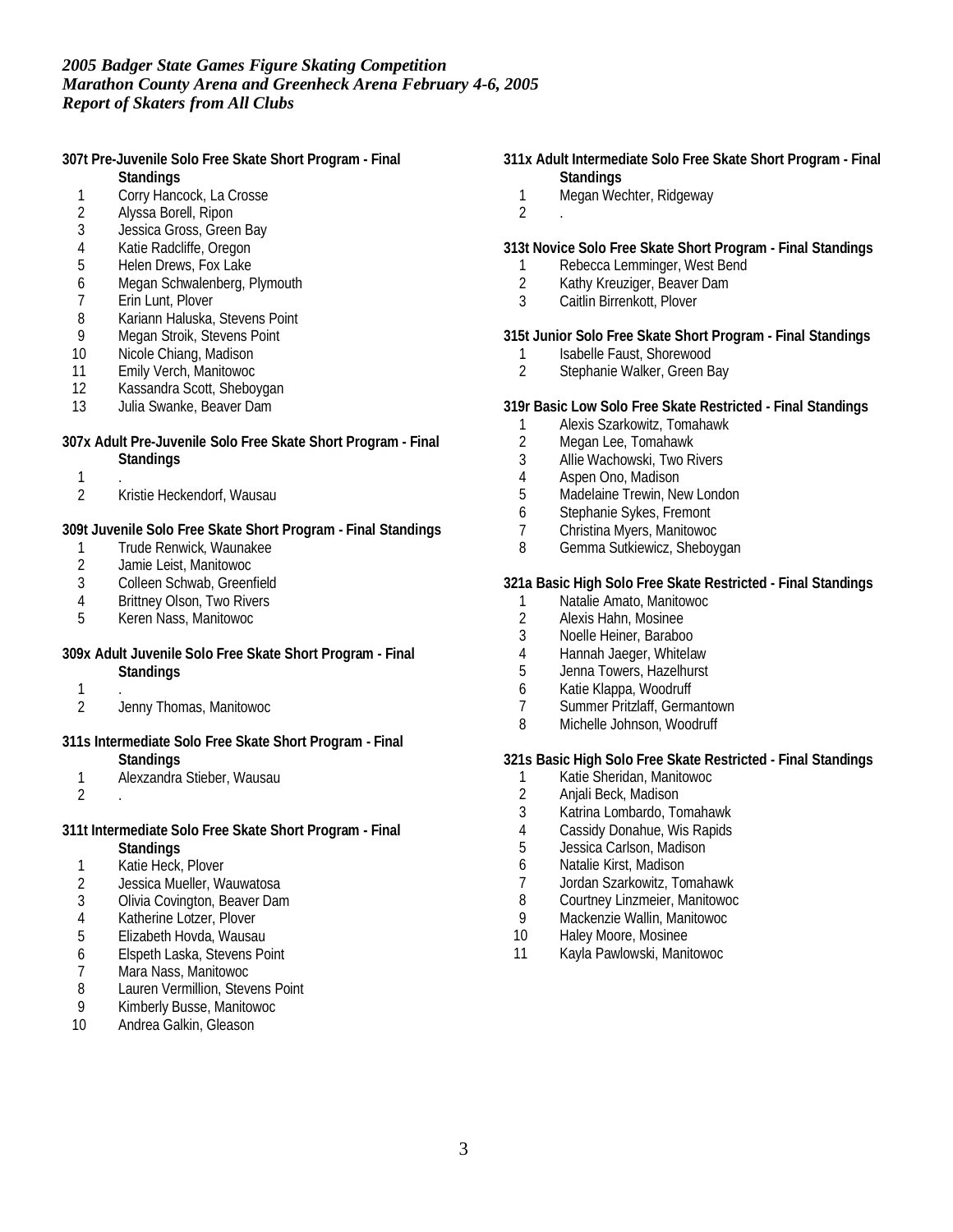**323b Basic Graduate Solo Free Skate Restricted - Final**

- **Standings**
- 1 Abbi Brandhagen, Baraboo
- 2 Ally Kiel, Manitowoc
- Samantha Heiner, Baraboo
- 4 Nicholette Lotzer, Plover<br>5 Kristine Wall, Sparta
- 5 Kristine Wall, Sparta
- 6 Deonna Schlinsog, Tomahawk
- 7 Sophia Bensen, Woodruff<br>8 Laura Wetzel, Stevens Poi
- 8 Laura Wetzel, Stevens Point<br>9 Callyn Haupert, Plover
- Callyn Haupert, Plover
- 10 Kaitlyn Peskie, Junction City

# **323d Basic Graduate Solo Free Skate Restricted - Final**

- **Standings**
- 1 Marguerite Diaz, Lake Mills
- 2 Mary Hackman, Janesville
- 3 Sabrina Novosad, Sauk City
- 4 Sarah Rogers, Nashotah
- 5 Josie Rybarczyk, Wausau
- 6 Brooke Stalheim, Blk Rvr Falls<br>7 Ciarra Douglas, Sheboygan
- 7 Ciarra Douglas, Sheboygan<br>8 Lauren Shnowske, Mosinee
- 8 Lauren Shnowske, Mosinee<br>9 Maylea Siebert, Mcfarland
- Maylea Siebert, Mcfarland
- 10 Elizabeth Kuenzi, Manitowoc
- 11 Theresa Lampe, Janesville

## **323g Basic Graduate Solo Free Skate Restricted - Final**

- **Standings**
- 1 Taylor Pulchinski, Rudolph<br>2 Brandi Courtney, Manitowoo
- 2 Brandi Courtney, Manitowoc
- 3 Sarah Przybylski, Stevens Point
- 4 Abby Phillip, Plover
- 5 Micaela Haupert, Plover
- 6 Alexandra Meek, Blk Rvr Falls
- 7 Lauren Linsmeier, Manitowoc<br>8 Kari Birringer, Manitowoc
- 8 Kari Birringer, Manitowoc<br>9 Kavleen Rothmund, Manite
- 9 Kayleen Rothmund, Manitowoc
- 10 Wendy Bricco-Meske, New London

# **323t Basic Graduate Solo Free Skate Restricted - Final**

- **Standings**
- 1 Hillary Groddy, Manitowoc
- 2 Haley Vraney, Manitowoc
- 3 Dalena Weste, Tomah
- 4 Heidi Hoelzlhammer, Wis Rapids
- 5 Alex Decker, Antigo 6 Erika Segerson, Antigo
- 7 Anna Evans, Stevens Point
- **325c Pre-Preliminary Solo Free Skate Restricted Final Standings**
	- 1 Holly Hoffman, Manitowoc
	- 2 Rebecca Holzmann, Mt.Calvary<br>3 Katrina Leonard, Darien
	- Katrina Leonard, Darien
	- 4 Amandamae Rasmussen, Weyauwega<br>5 Alvson Henke, Nekoosa
	- 5 Alyson Henke, Nekoosa
	- 6 Anne Balciar, Medford
	- 7 Mariah Candler, Merrill<br>8 Claire Carroll Antigo
	- Claire Carroll, Antigo

#### **325f Pre-Preliminary Solo Free Skate Restricted - Final Standings**

- 1 Katelyn Birringer, Manitowoc
- 2 Talyia Weste, Tomah
- 3 Randi Timerman, Stevens Point
- 4 Andrea Erickson, Sparta
- 5 Kelsie Trachet, Rhinelander
- 6 Giovanna Sutkiewicz, Sheboygan
- 7 Rebecca Blaschka, Wausau<br>8 Alyssa Bowman, Neenah
- Alyssa Bowman, Neenah
- **325r Pre-Preliminary Solo Free Skate Restricted Final Standings**
	- 1 Alexis Schmitt, Waupun
	- 2 Sabrina Rapisarda, Two Rivers
	- 3 Katie Lippe, Fredonia
	- 4 Taylor Brown, Waupun
	- 5 Keiana Rucks, Fond Du Lac
	- 6 Brianne Winkelmann, Eau Claire<br>7 Jane Zhang, Madison
	- Jane Zhang, Madison
	- 8 Alicia Kennedy, Milwaukee
	- 9 Kortney Kohnke, Fond Du Lac
- 10 Megan Moore, Fox Lake
- 11 Jasmine Ostrowski, Mosinee
- 12 Amelia Stranz, Weston<br>13 Jessika Panzer, Tomah
- Jessika Panzer, Tomahawk
- 14 Rachel Lenz, Greenville
- 15 Evan Wirsbinski, Mosinee

**325t Pre-Preliminary Solo Free Skate Restricted Finals (c and f) - Final Standings**

- 1 Katelyn Birringer, Manitowoc<br>2 Randi Timerman, Stevens Po
- 2 Randi Timerman, Stevens Point<br>3 Holly Hoffman, Manitowoc
- 3 Holly Hoffman, Manitowoc
- 4 Talyia Weste, Tomah
- 5 Rebecca Holzmann, Mt.Calvary
- 6 Katrina Leonard, Darien
- **325x Adult Pre-Preliminary Solo Free Skate Restricted Final Standings**
	- 1 Heather Zimmerman, Antigo<br>2 Suzette Chance, Richfield
	- 2 Suzette Chance, Richfield<br>3 Marcie Schwengel, Milwau
	- Marcie Schwengel, Milwaukee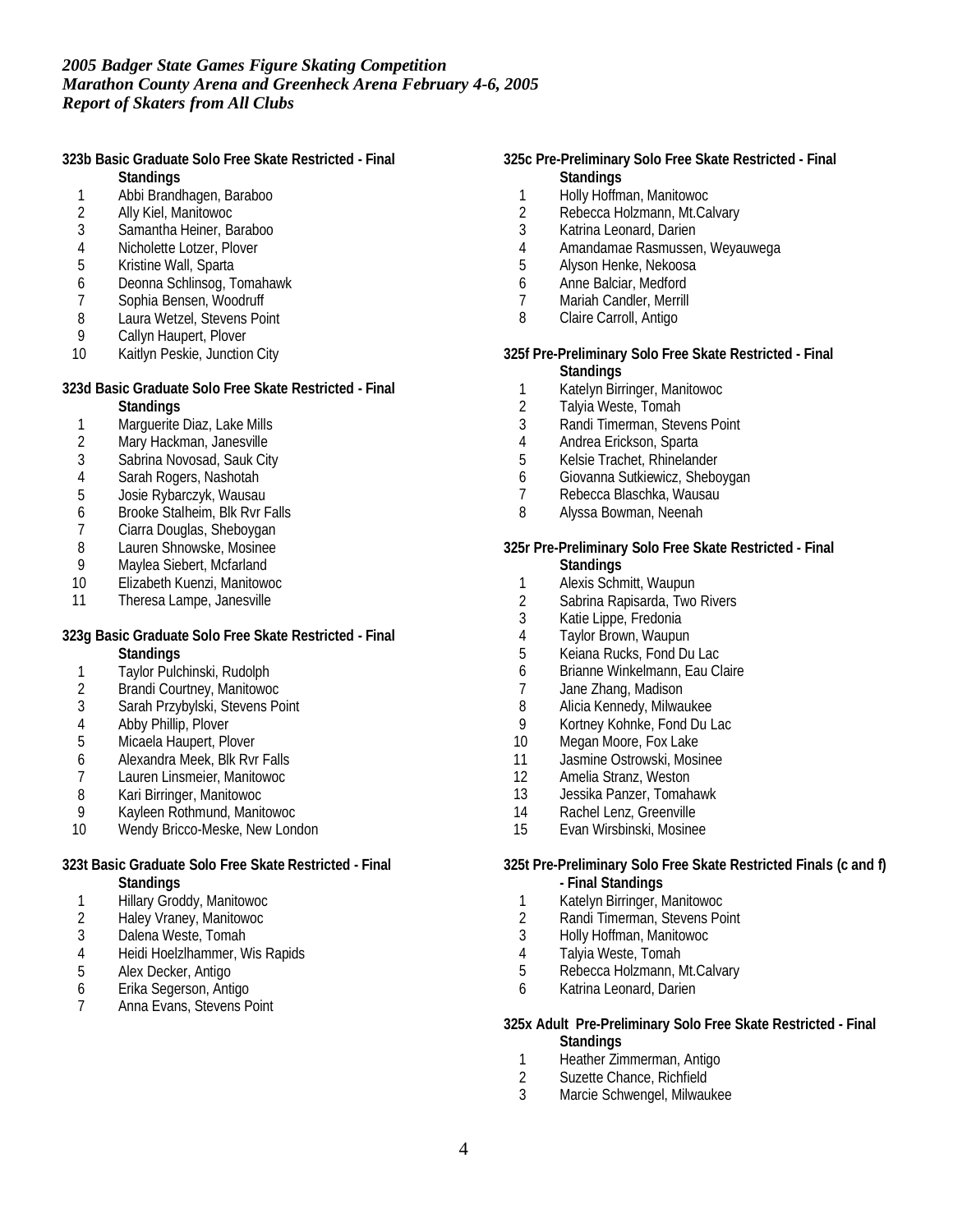**327b Preliminary Solo Free Skate Restricted - Final Standings**

- 1 Alyssa Stanbrough, Beloit
- 2 Cassie Johnston, Manitowoc
- 3 Brianna Stanbrough, Beloit
- 4 Shelby Schnieder, Waupun<br>5 Miranda Brickner, Merrill
- Miranda Brickner, Merrill
- 6 Stephanie Seebruck, Wis Rapids<br>7 Dawn Kennedy, Mosinee
- 7 Dawn Kennedy, Mosinee<br>8 Sydney Harris, Merrill
- 8 Sydney Harris, Merrill<br>9 Dezarae Habeck, Tom
- Dezarae Habeck, Tomahawk
- 10 Erin Button, Mosinee
- 11 Erin Tiry, Mosinee

**327c Preliminary Solo Free Skate Restricted - Final Standings**

- 1 Ariel Arneson, Waunakee
- 2 Shanna Heckendorf, Wausau
- 3 Kelsey Olson, Blk Rvr Falls
- 4 Megan Hoffman, Manitowoc
- 5 Corissa Karstaedt, Manitowoc
- 6 Celia Hagar, Tomahawk
- 7 Stephanie Mertes, Wis Rapids
- 8 Lindsey Hutchison, Waupun<br>9 Joy Larson, Plymouth
- 
- 9 Joy Larson, Plymouth<br>10 Kirstin Beyer, Tomaha Kirstin Beyer, Tomahawk
- 11 Ellen Devendorf, Blk Rvr Falls
- 12 Alexandra Farrington, Whitefish Bay
- 13 Emily Nesbitt, Mosinee

**327e Preliminary Solo Free Skate Restricted - Final Standings**

- 1 Caitlin Wachowski, Two Rivers
- 2 Sarah Millholland, Verona
- 3 Cassi Brucker, Waunakee
- 4 Hannah Hurtenbach, Stoughton
- 5 Jeanette Decker, Mcfarland
- 6 Alexandria Gallager, Wis Rapids
- 7 Joanna Roman, Wausau
- 8 Christa Jones, Sheboygan
- 9 Kendra Schellin, Mosinee
- 10 Trista Deaver, Waukesha
- 11 Samantha Rosling, Wis Rapids

**327r Preliminary Solo Free Skate Restricted - Final Standings**

- 1 Caroline Mccormick, Oregon
- 2 Victoria Chance, Richfield
- 3 Kristin Zablocki, Depere
- 4 Emily Maritato, Germantown
- 5 Marissa Herman, Madison
- **327s Preliminary Solo Free Skate Restricted Final (b and e) - Final Standings**
	- 1 Cassie Johnston, Manitowoc
	- 2 Caitlin Wachowski, Two Rivers
	- 3 Cassi Brucker, Waunakee
	- 4 Alyssa Stanbrough, Beloit<br>5 Sarah Millholland, Verona
	- 5 Sarah Millholland, Verona
	- 6 Brianna Stanbrough, Beloit

**329t Pre-Juvenile Solo Free Skate Restricted - Final Standings**

- 1 Meagan Maritato, Germantown
- 2 Maura Kudronowicz, Mosinee
- 3 Megan Stroik, Stevens Point
- 4 Kassandra Scott, Sheboygan
- 5 Kristie Heckendorf, Wausau
- 6 Jianca Giese, Mosinee
- 7 Brooke Borelli, Merrill
- 8 Janelle Gokey, Mosinee
- **331t Juvenile Solo Free Skate Restricted Final Standings**
	- 1 Brittney Olson, Two Rivers<br>2 Jamie Leist, Manitowoc
	- 2 Jamie Leist, Manitowoc
	- 3 Allie Hickman, Presque Isle
	- 4 Colleen Schwab, Greenfield<br>5 Emily Verch, Manitowoc
	- 5 Emily Verch, Manitowoc
	- 6 Amanda Erickson, Wis Dells
	- 7 Emily Mohr, Chippewa Falls
- **331x Adult Juvenile Solo Free Skate Restricted Final Standings**
	- 1 Haley Pollen, Manitowoc<br>2 Jenny Thomas, Manitowo
	- 2 Jenny Thomas, Manitowoc
	- 3 Cheri Perkins, Franklin
	- 4 Alexis Scott, Sheboygan
- **337c Pre-Preliminary Solo Free Skate Unrestricted Final Standings**
	- 1 Erin Lunt, Plover
	- 2 Jolene Lodel, Manitowoc
	- 3 Margaret Scheidegger, Sun Prairie
	- 4 Erica Hagar, Tomahawk
	- 5 Bethany Seeger, Hayward
	- 6 Keri Ryan, La Crosse
	- 7 Patrice Suplicki, Stevens Point<br>8 Dana Mills, La Crosse
	- Dana Mills, La Crosse
- 9 Sydney Olsen, West Salem
- 10 Kirsten Lewis, Sheboygan
- 11 Catherine Jacobson, Wausau
- 12 Molly Haferman, Chippewa Falls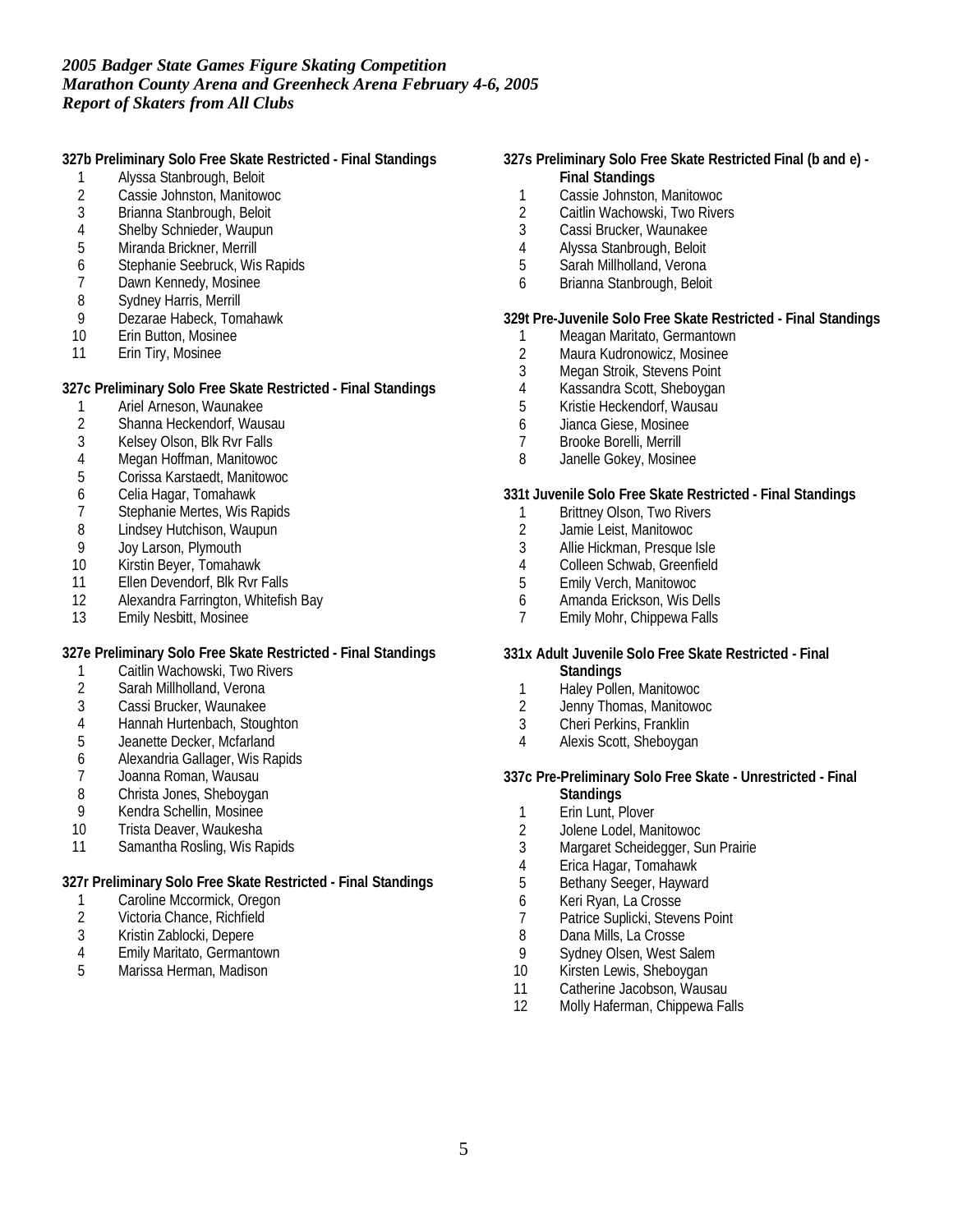**337r Pre-Preliminary Solo Free Skate - Unrestricted - Final Standings**

- 1 Stephanie Cheng, Schofield
- 
- 2 Mollie Patzke, Fitchburg<br>3 Mackenzie Reid, Brookfie Mackenzie Reid, Brookfield
- 4 Emily Anderson, Hayward<br>5 Tara Lorenz, Wausau
- 5 Tara Lorenz, Wausau
- 
- 6 Madeline Faust, Depere<br>7 Courtney Dudgeon, Sun Courtney Dudgeon, Sun Prairie
- 8 Leah Johnson, Merrill<br>9 Carmen Flunker, Eau
- Carmen Flunker, Eau Claire
- **337x Adult Pre-Preliminary Solo Free Skate Unrestricted - Final Standings**
	- 1 Michelle M Goodnetter, Franklin
	- 2 Joan Pepin, Racine
- **340t Boys Pre-Juvenile Solo Free Skate Unrestricted Final Standings**
	-
	- 1 Ryan Otto, Greenfield<br>2 Travis Bergeson, Medf Travis Bergeson, Medford
- **341c Pre-Juvenile Solo Free Skate Unrestricted Final Standings**
	- 1 Kelsey Gross, Stevens Point<br>2 Jessica Gross, Green Bav
	- Jessica Gross, Green Bay
	- 3 Stephanie Tucker, La Crosse
	- 4 Julia Swanke, Beaver Dam
	- 5 Nicole Chiang, Madison
	- 6 Molly Lobermeier, Stevens Point
	- 7 Allyson Binversie, Manitowoc
	- 8 Katie Radcliffe, Oregon
- **341f Pre-Juvenile Solo Free Skate Unrestricted Final Standings**
	-
	- 1 Alyssa Borell, Ripon<br>2 Megan Schwalenber
	- 2 Megan Schwalenberg, Plymouth<br>3 Kariann Haluska, Stevens Point Kariann Haluska, Stevens Point
	-
	- 4 Helen Drews, Fox Lake<br>5 Emily Johnson, Wis Rap 5 Emily Johnson, Wis Rapids
	- 6 Leah Justison, Appleton
	- 7 Corry Hancock, La Crosse
- **341s Pre-Juvenile Solo Free Skate Unrestricted Final Standings**
	- 1 Katelyn Smecko, Madison
	- 2 Anna Steinberg, Edgerton
	- 3 Alexis Evans-Krueger, Madison
	- 4 Lacey Meinel, Weston
	- 5 Rachel Gilbertson, Waunakee
	- 6 Lauren Schwalenberg, Plymouth
	- 7 Jena Trones, Mondovi<br>8 Hannah Krueger. Wauy
	- 8 Hannah Krueger, Wauwatosa

## **343s Juvenile Solo Free Skate - Unrestricted - Final Standings**

- 1 Jennifer Lemminger, West Bend
- 2 Nan Sanguansap, Franklin
- 3 Rachel Seurer, Lake Mills
- 4 Katie Zganjar, Mequon<br>5 Andrea Thompson, War
- 5 Andrea Thompson, Wausau
- **345t Intermediate Solo Free Skate Unrestricted Final Standings**
	- 1 Lee Keller, Middleton<br>2 Jessica Mueller, Wauv
	- Jessica Mueller, Wauwatosa
	- 3 Katherine Lotzer, Plover
	- 4 Leah Olinyk, Wis Rapids
	- 5 Emily Burnett, Minocqua
	- 6 Lauren Vermillion, Stevens Point
	- 7 Elspeth Laska, Stevens Point
	-
	- 8 Mara Nass, Manitowoc<br>9 Katie Heck, Plover Katie Heck, Plover
	- 10 Andrea Galkin, Gleason
- **345x Adult Intermediate Solo Free Skate Unrestricted Final Standings**
	- 1 Allison Brown, Sheboygan Falls<br>2 Kimberly Trate, Oak Creek
	- Kimberly Trate, Oak Creek

#### **347t Novice Solo Free Skate - Unrestricted - Final Standings**

- 1 Rebecca Lemminger, West Bend<br>2 Kathy Kreuziger, Beaver Dam
- Kathy Kreuziger, Beaver Dam
- 3 Caitlin Birrenkott, Plover
- 4 Nikki Michaels, Minocqua
- 5 Abby Perrino, Janesville
- 6 Andrea Cavey, Janesville
- 7 Alysha Burt, Marshfield
- 8 Reanna Blaubach, Wausau

**360s Preliminary Solo Dance - Final Standings**

- 1 Sydney Harris, Merrill<br>2 Mary Catherine Polesi
- 2 Mary Catherine Polesnak, Merrill<br>3 Cassie Hoger, Sugar Camp
- Cassie Hoger, Sugar Camp
- 4 Alyssa Olund, Merrill
- 5 Brooke Hartwig, Merrill

**360t Preliminary Solo Dance - Final Standings**

- 1 Kira Ault, Mequon<br>2 Stephanie Metropu
- Stephanie Metropulos, Mosinee
- 3 Heidi Hoelzlhammer, Wis Rapids
- 4 Mariah Candler, Merrill
- **361s Pre-Bronze Solo Dance Final Standings**
	- 1 Danielle Teske, Merrill
	- 2 Melinda Gohl, Wausau
	- 3 Miranda Brickner, Merrill
	- Stephanie Seebruck, Wis Rapids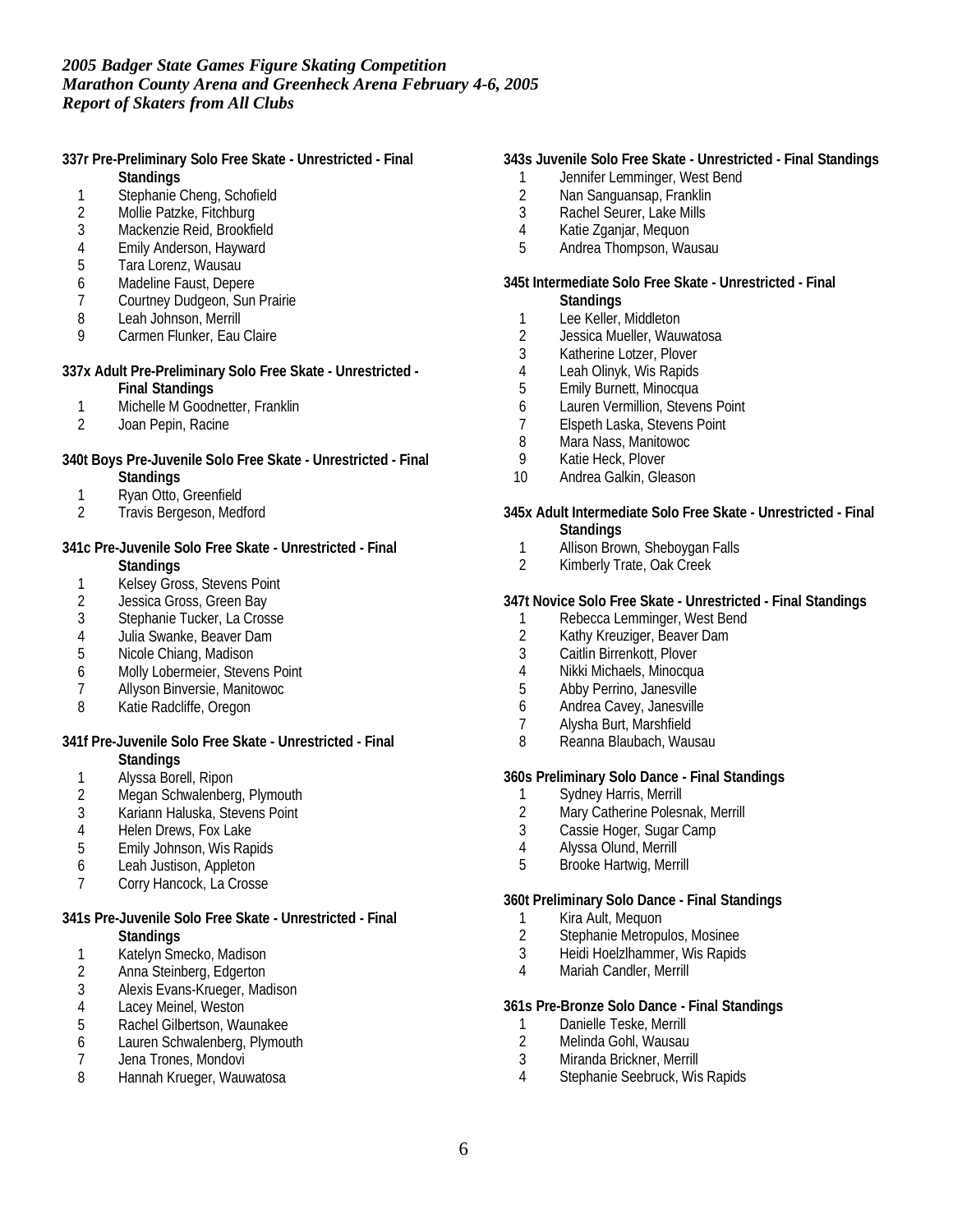**361t Pre-Bronze Solo Dance - Final Standings**

- 1 Kira Ault, Mequon
- 2 Kiersten Hare, Lomira
- 3 Kristin Heinecke, Nekoosa
- 4 Alyssa Roman, Wausau<br>5 Molly Przybylski, Stevens
- Molly Przybylski, Stevens Point
- 6 Katie Schmidt, Merrill
- 7 Amandamae Rasmussen, Weyauwega
- 8 Rebecca Blaschka, Wausau

**362s Bronze Solo Dance - Final Standings**

- 1 Mackenzie Reid, Brookfield<br>2 Devan Vossekuil, Waupun
- 2 Devan Vossekuil, Waupun<br>3 Kristin Zablocki, Depere
- 3 Kristin Zablocki, Depere
- 4 Samantha Rosling, Wis Rapids

**362t Bronze Solo Dance - Final Standings**

- 1 Jessie Hoelzlhammer, Wis Rapids
- 2 Brooke Borelli, Merrill
- 3 Colleen Schwab, Greenfield
- 4 Maria Tannah, Arbor Vitae<br>5 Kelly Gruetzmacher, Wis R
- 5 Kelly Gruetzmacher, Wis Rapids
- 6 Stephanie Mertes, Wis Rapids
- 7 Kaitlin Statz, Wausau<br>8 Catherine Jacobson, V
- Catherine Jacobson, Wausau
- 9 Shanna Heckendorf, Wausau
- 10 Melissa Pfingsten, Merrill

#### **374r Bronze Solo Footwork - Final Standings**

- 1 Tara Lorenz, Wausau<br>2 Victoria Chance, Richf
- 2 Victoria Chance, Richfield
- 3 Cassie Hoger, Sugar Camp

#### **374s Bronze Solo Footwork - Final Standings**

- 1-TIE Sydney Harris, Merrill
- 1-TIE Miranda Brickner, Merrill
- 3 Sarah Pawlowski, Manitowoc
- 4 Maggie Ann Larson, West Allis

#### **374t Bronze Solo Footwork - Final Standings**

- 1 Kendra Moscinski, Stevens Point
- 2 Kirsten Lewis, Sheboygan
- 3 Samantha Archer, West Bend
- 4 Ashley Amato, Manitowoc<br>5 Lindsey Hutchison, Waupu
- Lindsey Hutchison, Waupun
- 6 Jolene Lodel, Manitowoc
- 7 Cheyenne Knipper, Plover

## **375c Silver Solo Footwork - Final Standings**

- 1 Megan Fletcher, Waupun
- 2 Melissa Pawlowski, Manitowoc
- 3 Alisha Raabe, Plover
- 4 Emily Verch, Manitowoc<br>5 Megan Hoffman, Manitov
- 5 Megan Hoffman, Manitowoc
- 6 Corissa Karstaedt, Manitowoc
- Brooke Borelli, Merrill
- 8 Stephanie Young, Rhinelander

#### **375f Silver Solo Footwork - Final Standings**

- 1 Kassandra Scott, Sheboygan
- 2 Elizabeth Vallis, Manitowoc<br>3 Michelle Sawaya, La Crosse
- Michelle Sawaya, La Crosse
- 4 Kirsty Hamilton, Manitowoc
- 5 Lauren Verch, Manitowoc
- 6 Celie Koth, Tomahawk
- 7 Jessica Zastrow, Wausau
- 8 Jessica Scott, Manitowoc

#### **375s Silver Solo Footwork - Final Standings**

- 1 Nichole Ott, Franklin
- 2 Karlie Hamilton, Manitowoc<br>3 Lacev Meinel. Weston
- Lacey Meinel, Weston
- 4 Calli Wachowski, Two Rivers<br>5 Caitlin Wachowski. Two River
- 5 Caitlin Wachowski, Two Rivers
- 6 Trista Deaver, Waukesha

**375x Adult Silver Solo Footwork - Final Standings**

- 1 .
	- 2 Alexis Scott, Sheboygan

#### **376t Gold Solo Footwork - Final Standings**

- 1 Andrea Galkin, Gleason
- 2 Mara Nass, Manitowoc
- 3 Jamie Leist, Manitowoc
- 4 Lauren Vermillion, Stevens Point<br>5 Katie Heck, Plover
- Katie Heck, Plover
- 6 Keren Nass, Manitowoc
- 7 Jillian Decker, Waupun
- 8 Rheanna Gross, Stevens Point<br>9 Courtney Kellner, Cato
- Courtney Kellner, Cato
- 10 Brittney Olson, Two Rivers
- 11 Kelsey Gross, Stevens Point<br>12 Kristie Heckendorf, Wausau
- Kristie Heckendorf, Wausau
- 13 Kiersten Hare, Lomira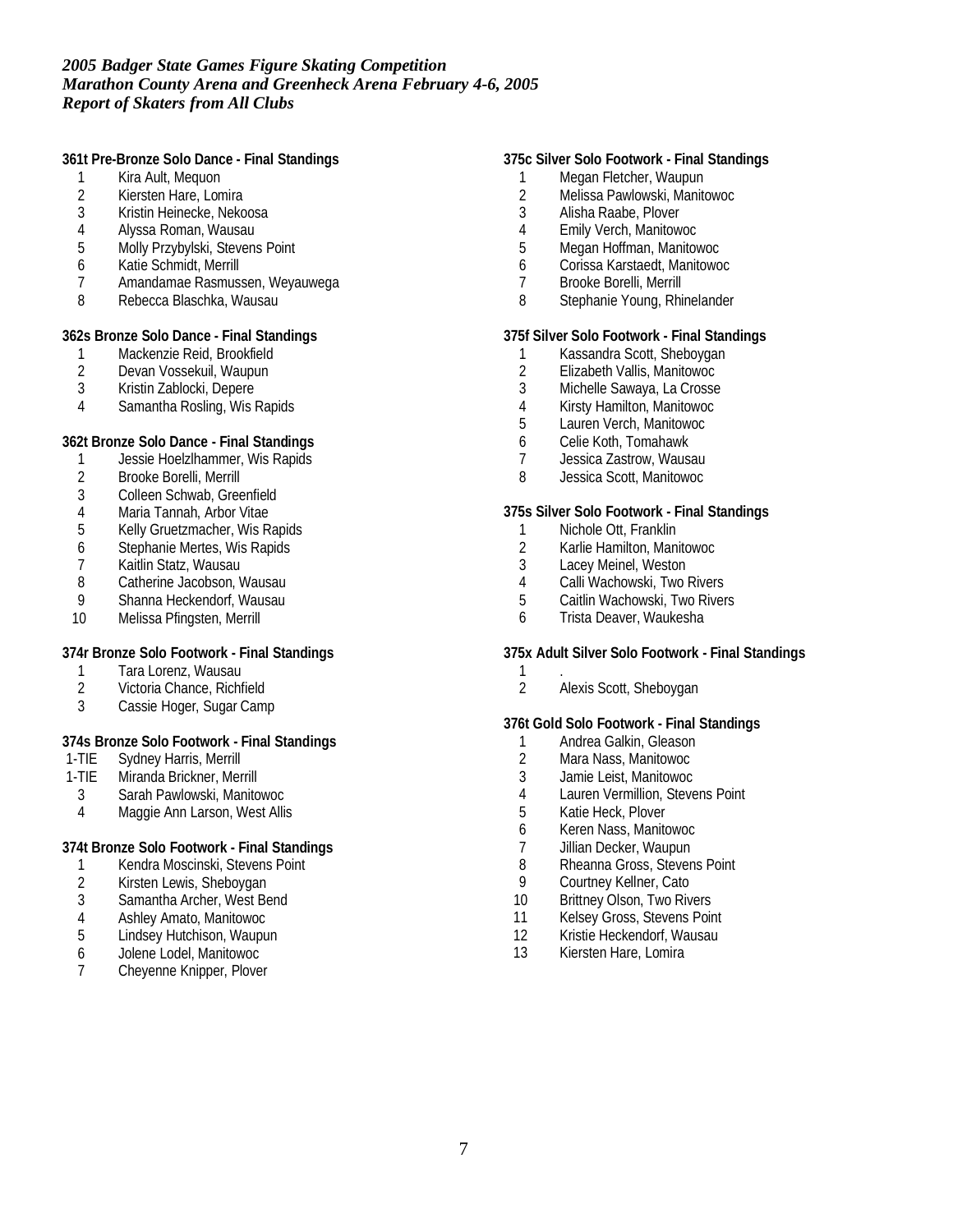**377t Platinum Solo Footwork - Final Standings**

- 1 Rebecca Lemminger, West Bend
- 2 Lee Keller, Middleton
- 3 Megan Schwalenberg, Plymouth
- 4 Caitlin Birrenkott, Plover<br>5 Jennifer Lemminger, Wes
- 5 Jennifer Lemminger, West Bend
- 6 Nikki Michaels, Minocqua
- 7 Heidi Evers, Harshaw<br>8 Kimberly Busse, Manit
- 8 Kimberly Busse, Manitowoc<br>9 Cody Blaubach, Wausau
- 9 Cody Blaubach, Wausau<br>10 Reanna Blaubach, Wausa
- Reanna Blaubach, Wausau

#### **377x Adult Platinum Solo Footwork - Final Standings**

- 1 Allison Brown, Sheboygan Falls<br>2 Megan Wechter, Ridgeway
- Megan Wechter, Ridgeway

#### **378s Pre-preliminary Solo Moves in the Field - Final Standings**

- 1 Samantha Heiner, Baraboo
- 2 Danielle Mueth, Arbor Vitae
- 3 Rachel Powers, Brookfield
- 
- 4 Jennifer Lauby, Marshall<br>5 Christa Jones, Sheboyga 5 Christa Jones, Sheboygan
- 
- 6 Nicholette Lotzer, Plover<br>7 Bernadette Ries, Shebov Bernadette Ries, Sheboygan
- 8 Wendy Bricco-Meske, New London
- 9 Ashley Schultz, Waupun

**379t Preliminary Solo Moves in the Field - Final Standings**

- 1 Patrice Suplicki, Stevens Point<br>2 Tiffany Herman, Manitowoc
- 2 Tiffany Herman, Manitowoc
- 3 Brittany Bauer, Ogdensburg
- 4 Katie Bauer, Ogdensburg

## **379x Adult Preliminary Solo Moves in the Field - Final**

- **Standings**
- 1 Suzette Chance, Richfield<br>2 Joan Pepin, Racine
- Joan Pepin, Racine

**380s Pre-Juvenile Solo Moves in the Field - Final Standings**

- 1 Ryan Otto, Greenfield<br>2 Mckenna Powell, Merr
- Mckenna Powell, Merrillan
- 3-TIE Stephanie Seebruck, Wis Rapids
- 3-TIE Ashley Luginbuhl, Verona
- 5 Betsy Torkelson, Blk Rvr Falls

**380t Pre-Juvenile Solo Moves in the Field - Final Standings**

- 1 Kelly Gruetzmacher, Wis Rapids
- 2 Alisha Markee, Janesville
- 3 Colleen Reid, Stevens Point
- 4 Katie Pierce, Blk Rvr Falls
- 5 Laura Nagel, Stevens Point
- 6 Kassandra Scott, Sheboygan
- 7 Jessica Scott, Manitowoc

## **382t Intermediate Solo Moves in the Field - Final Standings**

- 1 Taylor Galarnyk, Eau Claire
- 2 Christine Keeffer, Plover
- 3 Maura Kudronowicz, Mosinee
- 4 Jessie Hoelzlhammer, Wis Rapids<br>5 Stephanie Mertes. Wis Rapids
- 5 Stephanie Mertes, Wis Rapids
- 6 Allie Hickman, Presque Isle

#### **383t Novice Solo Moves in the Field - Final Standings**

- 1 Leandra Verhulst, Dane<br>2 Jessica Gross, Green Ba
- Jessica Gross, Green Bay
- 3 Katie Murphy, Wis Rapids
- 4 Katherine Lotzer, Plover
- 5 Amanda Galfano, Beloit
- 6 Heather Johnson, Merrill
- 7 Devan Vossekuil, Waupun
- 8 Rheanna Gross, Stevens Point
- 9 Lauren Vermillion, Stevens Point
- **305s Preliminary Solo Free Skate Short Program Finals (b and e) - Final Standings**
- 1 Angela Krueger, Eau Claire
- 2 Stevie Schuessler, Wausau<br>3 Calli Wachowski. Two Rivers
- Calli Wachowski, Two Rivers
- 4 Karlie Hamilton, Manitowoc
- Caroline McCormick, Oregon
- 6 Hannah Krueger, Wauwatosa
- **305t Preliminary Solo Free Skate Short Program Finals (c, f and g) - Final Standings**
- 1 Kayla Dahl, Chippewa Falls
- 2 Elizabeth Porcari, LaCrosse
- 3 Brianna Decker, McFarland
- 4 Kiersten Hare, Lomira
- 5 Amanda Erickson, Wisconsin Dells
- 6 Arja Walker, New Berlin
- 7 Heather Johnson, Merrill<br>8 Hilary Clausius, Sun Prain
- Hilary Clausius, Sun Prairie
- 9 Haley Christensen, Chippewa Falls

**309s Juvenile Solo Free Skate Short Program - Final Standings**

- 1 Anna Steinberg, Edgerton<br>2 Andrea Thompson. Wausa
- 2 Andrea Thompson, Wausau
- 3 Jennifer Lemminger, West Bend

**319s Basic Low Solo Free Skate Restricted - Final Standings**

- 1 Jenna Dammen, Sun Prairie<br>2 Megan Patterson, Sun Prairie
- Megan Patterson, Sun Prairie

**320s Boys Basic High Solo Free Skate Restricted - Final Standings**

- 1 Sean Sheridan, Manitowoc<br>2 Derek Rott, Mcfarland
- 2 Derek Rott, Mcfarland<br>3 Nekodah Mcmahon Tu
- 3 Nekodah Mcmahon, Tomahawk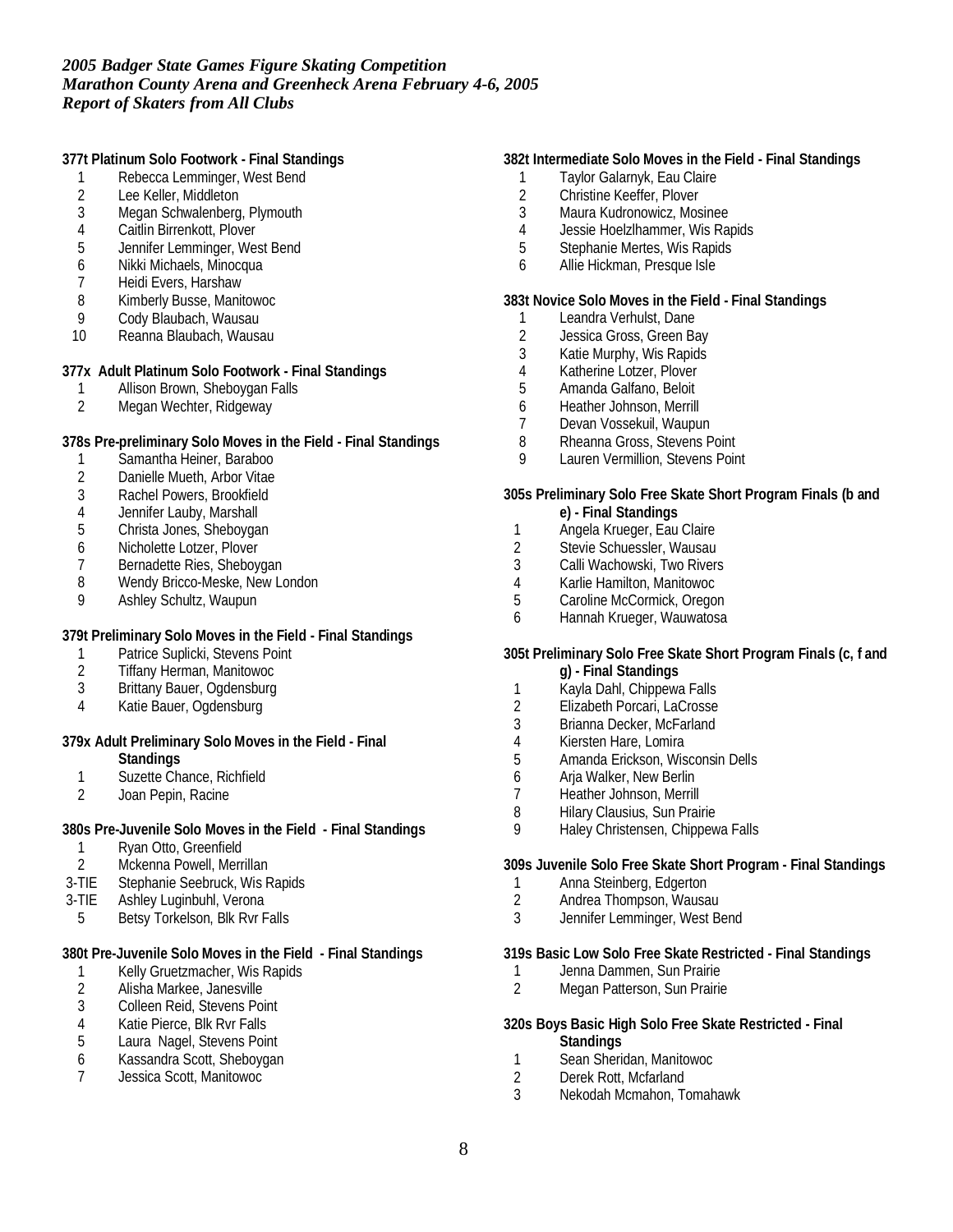|                                                        | 321d Basic High Solo Free Skate Restricted - Final Standings  |                                                              | 323s Basic Graduate Solo Free Skate Restricted Finals (b,e and |
|--------------------------------------------------------|---------------------------------------------------------------|--------------------------------------------------------------|----------------------------------------------------------------|
|                                                        | Kaitlyn Moore, Fox Lake                                       |                                                              | g) - Final Standings                                           |
| 2                                                      | Emily Schanock, Wis Rapids                                    | 1                                                            | Taylor Pulchinski, Rudolph                                     |
| 3                                                      | Ashley Wolosek, Wis Rapids                                    | $\overline{2}$                                               | Ally Kiel, Manitowoc                                           |
| 4                                                      | Melaina Rapisarda, Two Rivers                                 | 3                                                            | Samantha Heiner, Baraboo                                       |
| 5                                                      | Elizabeth Kolanczyk, Manitowoc                                | 4                                                            | Anna Culhane, Wisconsin Rapids                                 |
| 6                                                      | Allexica Moeller, Waupaca                                     | 5                                                            | Abbi Brandhagen, Baraboo                                       |
| 7                                                      | Jenna Zamzow, Merrill                                         | 6                                                            | Sarah Myers, Manitowoc                                         |
| 8                                                      | Caralyn Coverston, Hazelhurst                                 | 7                                                            | Brandi Courtney, Manitowoc                                     |
|                                                        |                                                               | 8                                                            | Katelyn Peters, Sparta                                         |
|                                                        | 321r Basic High Solo Free Skate Restricted Finals (a and d) - | 9                                                            | Sarah Przybylski, Stevens Point                                |
|                                                        | <b>Final Standings</b>                                        |                                                              |                                                                |
| 1                                                      | Noelle Heiner, Baraboo                                        |                                                              | 323x Adult Basic Graduate Solo Free Skate Restricted - Final   |
| 2                                                      | Ashley Wolosek, Wisconsin Rapids                              |                                                              | <b>Standings</b>                                               |
| 3                                                      | Alexis Hahn, Mosinee                                          | 1                                                            | Geralyn Czerwinski, Stevens Point                              |
| 4                                                      | Natalie Amato, Manitowoc                                      | $\overline{2}$                                               |                                                                |
| 5                                                      | Kaitlyn Moore, Fox Lake                                       |                                                              |                                                                |
| 6                                                      | Emily Schanock, Wisconsin Rapids                              | 324r Boys Pre-Preliminary Solo Free Skate Restricted - Final |                                                                |
|                                                        |                                                               |                                                              | <b>Standings</b>                                               |
|                                                        | 321x Adult Basic High Solo Free Skate Restricted - Final      | 1                                                            | Tyler Jaeger, Whitelaw                                         |
|                                                        | Standings                                                     | $\overline{2}$                                               |                                                                |
| 1                                                      |                                                               |                                                              |                                                                |
| 2                                                      | Susan M Lampe, Janesville                                     |                                                              | 324x Mens Pre-Preliminary Solo Free Skate Restricted - Final   |
| 3                                                      |                                                               |                                                              |                                                                |
|                                                        |                                                               |                                                              | <b>Standings</b>                                               |
|                                                        | 323a Basic Graduate Solo Free Skate Restricted - Final        | 1                                                            |                                                                |
|                                                        |                                                               | $\overline{2}$                                               | Richard M Lampe, Janesville                                    |
|                                                        | Standings                                                     | 3                                                            |                                                                |
| 1                                                      | Elyssa Kraeger, Weston                                        |                                                              |                                                                |
| $\overline{\mathbf{c}}$                                | Samantha Strom, West Salem                                    |                                                              | 325b Pre-Preliminary Solo Free Skate Restricted - Final        |
| 3                                                      | Grace Hoger, Sugar Camp                                       |                                                              | Standings                                                      |
| 4                                                      | Jenni Geurink, Rothschild                                     | 1                                                            | Eden Armstrong, Manitowoc                                      |
| 5                                                      | Kelly Schlinsog, Tomahawk                                     | $\overline{2}$                                               | Rebekah Meyer, Fond Du Lac                                     |
| 6                                                      | Jessica Hanson, Appleton                                      | 3                                                            | Bryanna Fuller, Manitowoc                                      |
| 7                                                      | Megan Doescher, Wis Rapids                                    | 4                                                            | Alexandra Exterovich, Madison                                  |
| 8                                                      | Madisen Debord, Wauwatosa                                     | 5                                                            | Kelsey Peterson, Blk Rvr Falls                                 |
| 9                                                      | Kaitlyn Noggle, Blk Rvr Falls                                 | 6                                                            | Kelsey Brovan, Chippewa Falls                                  |
| 10                                                     | Megan Allar, Wis Rapids                                       | 7                                                            | Andrea Schaefer, Fond Du Lac                                   |
| 11                                                     | Angie Bricco-Meske, New London                                | 8                                                            | Ashley Schultz, Waupun                                         |
|                                                        |                                                               | 9                                                            | Bernadette Ries, Sheboygan                                     |
| 323e Basic Graduate Solo Free Skate Restricted - Final |                                                               | 10                                                           | Allyson Broecker, Newton                                       |
|                                                        | <b>Standings</b>                                              |                                                              |                                                                |
| 1                                                      | Anna Culhane, Wis Rapids                                      |                                                              | 325e Pre-Preliminary Solo Free Skate Restricted - Final        |
| 2                                                      | Sarah Myers, Manitowoc                                        |                                                              | <b>Standings</b>                                               |
| 3                                                      | Katelyn Peters, Sparta                                        | 1                                                            | Jennifer Lauby, Marshall                                       |
| 4                                                      | Abigail Payne-Meili, Madison                                  | $\overline{2}$                                               | Anne Marie Misey, Milwaukee                                    |
| 5                                                      | Emily Erler, Plover                                           | $3-TIE$                                                      | Tracy Wehrmann, Howards Grove                                  |
| 6                                                      | Shawna Fortuna, Sparta                                        |                                                              | 3-TIE Colette Cooper, Mequon                                   |
| 7                                                      | Kristin Barclay, Sparta                                       | 5                                                            | Erica Olson, Blk Rvr Falls                                     |
| 8                                                      | Alyssa Hines, Mosinee                                         | 6                                                            | Angela Laviolette, Pigeon Falls                                |
| 9                                                      | Katie Harvey, Merrill                                         | 7                                                            | Hannah Lewis, Two Rivers                                       |
| 10                                                     | Jessica Timerman, Stevens Point                               | 8                                                            | Marissa Gregory, Mosinee                                       |
|                                                        |                                                               | 9                                                            | Melinda Gohl, Wausau                                           |
|                                                        |                                                               | 10                                                           | Maggie Ann Larson, West Allis                                  |
|                                                        |                                                               |                                                              |                                                                |
|                                                        |                                                               |                                                              |                                                                |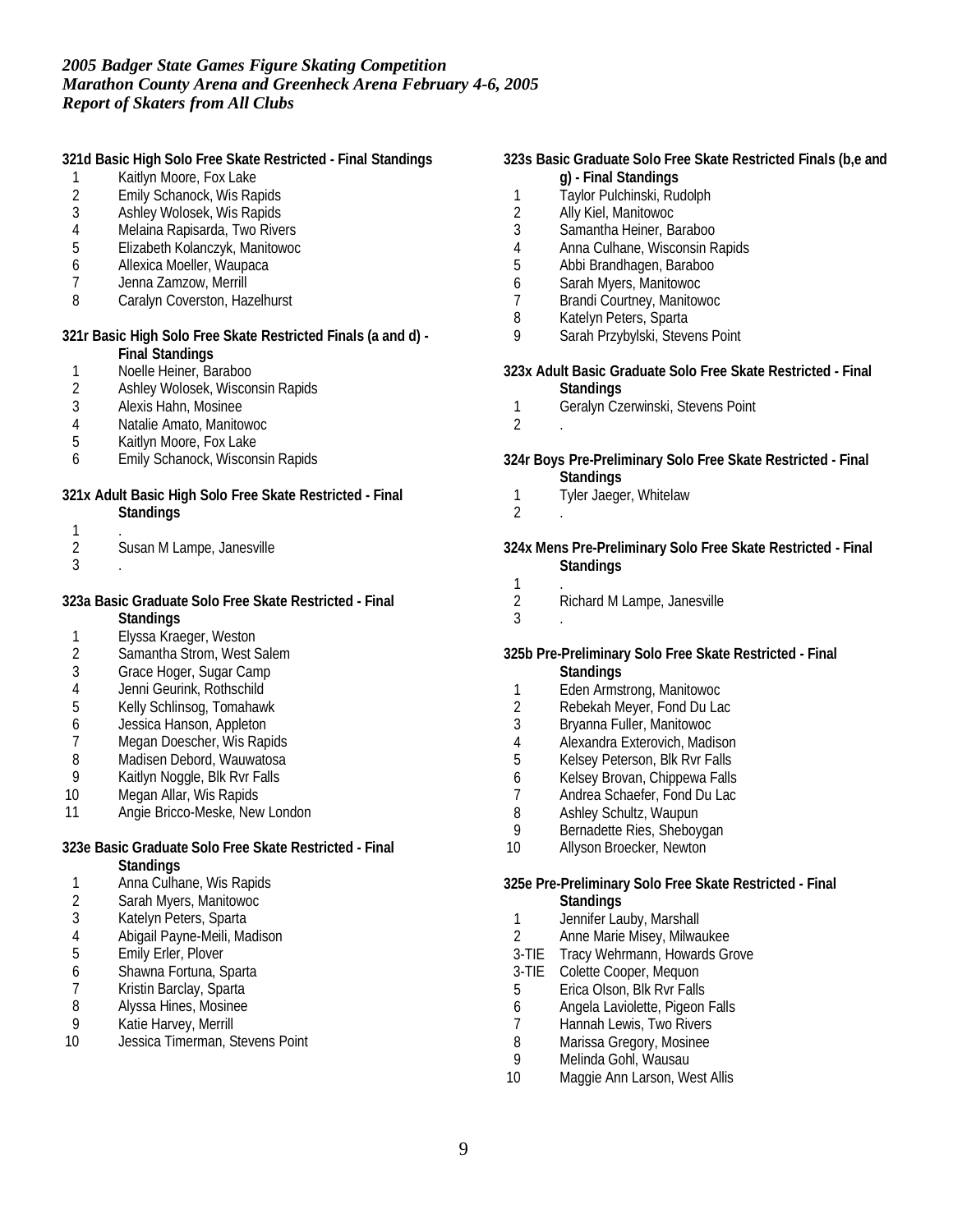**325g Pre-Preliminary Solo Free Skate Restricted - Final Standings**

- 
- 1 Jennifer Binversie, Manitowoc<br>2 Kandice Sanders, Beaver Dam
- 2 Kandice Sanders, Beaver Dam<br>3 Sophie Rzchowski, Madison
- 3 Sophie Rzchowski, Madison<br>4 Sarah Pawlowski, Manitowoo
- 4 Sarah Pawlowski, Manitowoc 5 Karlie Kohlmeier, Manitowoc
- 
- 6 Cayley Reif, Stoughton<br>7 Lisa Groscop, Rhineland
- 7 Lisa Groscop, Rhinelander<br>8 Alexandra Strom, West Sal 8 Alexandra Strom, West Salem<br>9 Danielle Teske, Merrill
- Danielle Teske, Merrill
- 10 Madeline Munger, Sparta
- 11 Chelsea Bremer, Tomahawk

**327f Preliminary Solo Free Skate Restricted - Final Standings**

- 1 Kirsty Hamilton, Manitowoc<br>2 Elizabeth Vallis, Manitowoc
- 2 Elizabeth Vallis, Manitowoc<br>3 Brianna Decker, Mcfarland
- 3 Brianna Decker, Mcfarland
- 4 Kristin Heinecke, Nekoosa
- 5 Alisha Markee, Janesville
- 6 Celie Koth, Tomahawk
- 7 Jessica Scott, Manitowoc
- 8 Holly Heim, Manitowoc<br>9 Megan Nault, Deforest
- Megan Nault, Deforest
- 10 Brittani Bostwick, Tomahawk
- 11 Alexandra O'Donnell, Weston

**327t Preliminary Solo Free Skate Restricted Finals(c and f) -**

**Final Standings**

- 1 Elizabeth Vallis, Manitowoc<br>2 Kelsey Olson, Black River Fa
- 2 Kelsey Olson, Black River Falls<br>3 Brianna Decker, McFarland
- Brianna Decker, McFarland
- 4 Kirsty Hamilton, Manitowoc
- 5 Shanna Heckendof, Wausau
- 6 Ariel Arneson, Waunakee
- **327x Adult Preliminary Solo Free Skate Restricted Final Standings**
- 1 Melissa Schamburek, Manitowoc<br>2 Heidi Zimmerman, Antigo
- 2 Heidi Zimmerman, Antigo<br>3 Jeanne Scheinoha, Manito
- 3 Jeanne Scheinoha, Manitowoc

**333t Intermediate Solo Free Skate Restricted - Final Standings**

- 1 Courtney Kellner, Cato<br>2 Veronica Radloff, Madis
- Veronica Radloff, Madison
- 3 Sydney Pendergast, Minocqua
- 4 Alexzandra Stieber, Wausau<br>5 Keren Nass, Manitowoc
- 5 Keren Nass, Manitowoc
- **333x Adult Intermediate Solo Free Skate Restricted Final Standings**
- 
- $\frac{1}{2}$ Nicole Rausch, Viroqua
- 3 .
- **334s Boys Basic Graduate Solo Free Skate Unrestricted - Final Standings**
	-
- $\frac{1}{2}$ Collin Sturm, Wausau
- **335b Basic Graduate Solo Free Skate Unrestricted Final Standings**
- 1 Alicia Nelson, Beaver Dam
- 2 Nicole Kraft, Beaver Dam<br>3 Shala Brehm, Beaver Dam
- 3 Shala Brehm, Beaver Dam
- 4 Emily Jakusz, Stevens Point<br>5 Mikayla Musack, Stevens Po
- Mikayla Musack, Stevens Point
- 6 Mackenzie Bauhs, Mcfarland
- 7 Elaine Menigo, Hayward
- 8 Danielle Mueth, Arbor Vitae
- 9 Kate Meer, Stevens Point
- 10 Kayli Ogstad, Wausau
- 11 Giulianna Sutkiewicz, Sheboygan
- **335e Basic Graduate Solo Free Skate Unrestricted Final Standings**
- 1 Alexandra Breitzman, Columbus<br>2 Johanna Carlson, Hayward
- Johanna Carlson, Hayward
- 3 Elise Flottmeyer, La Crosse
- 4 Kayla Branton, Columbus<br>5 Chelsea Norquay, Montice
- 5 Chelsea Norquay, Monticello
- 6 Courtney Petersen, Madison
- 7 Rachel Powers, Brookfield
- 8 Courtney Gowan, Weston<br>9 Brooke Hartwig, Merrill
- Brooke Hartwig, Merrill
- 10 Mary Catherine Polesnak, Merrill
- 11 Alyssa Olund, Merrill

**335r Basic Graduate Solo Free Skate - Unrestricted - Final**

- **Standings**
- 1 Nicole Otto, Greenfield<br>2 Cassie Hoger, Sugar C
- 2 Cassie Hoger, Sugar Camp<br>3 Danielle Lewis, Fond Du Lac
- Danielle Lewis, Fond Du Lac
- 4 Mackenzie Cramer, Eau Claire<br>5 Allie Bolgrihn, Sun Prairie
- Allie Bolgrihn, Sun Prairie

**335s Basic Graduate Solo Free Skate - Unrestricted Finals (b and e) - Final Standings**

- 1 Nicole Kraft, Beaver Dam<br>2 Alicia Nelson, Beaver Dam
- 2 Alicia Nelson, Beaver Dam
- 3 Shala Brehm, Beaver Dam
- 4 Johanna Carlson, Hayward<br>5 Elise Flottmever. LaCrosse
- 5 Elise Flottmeyer, LaCrosse
- 6 Alexandra Bretizman, Columbus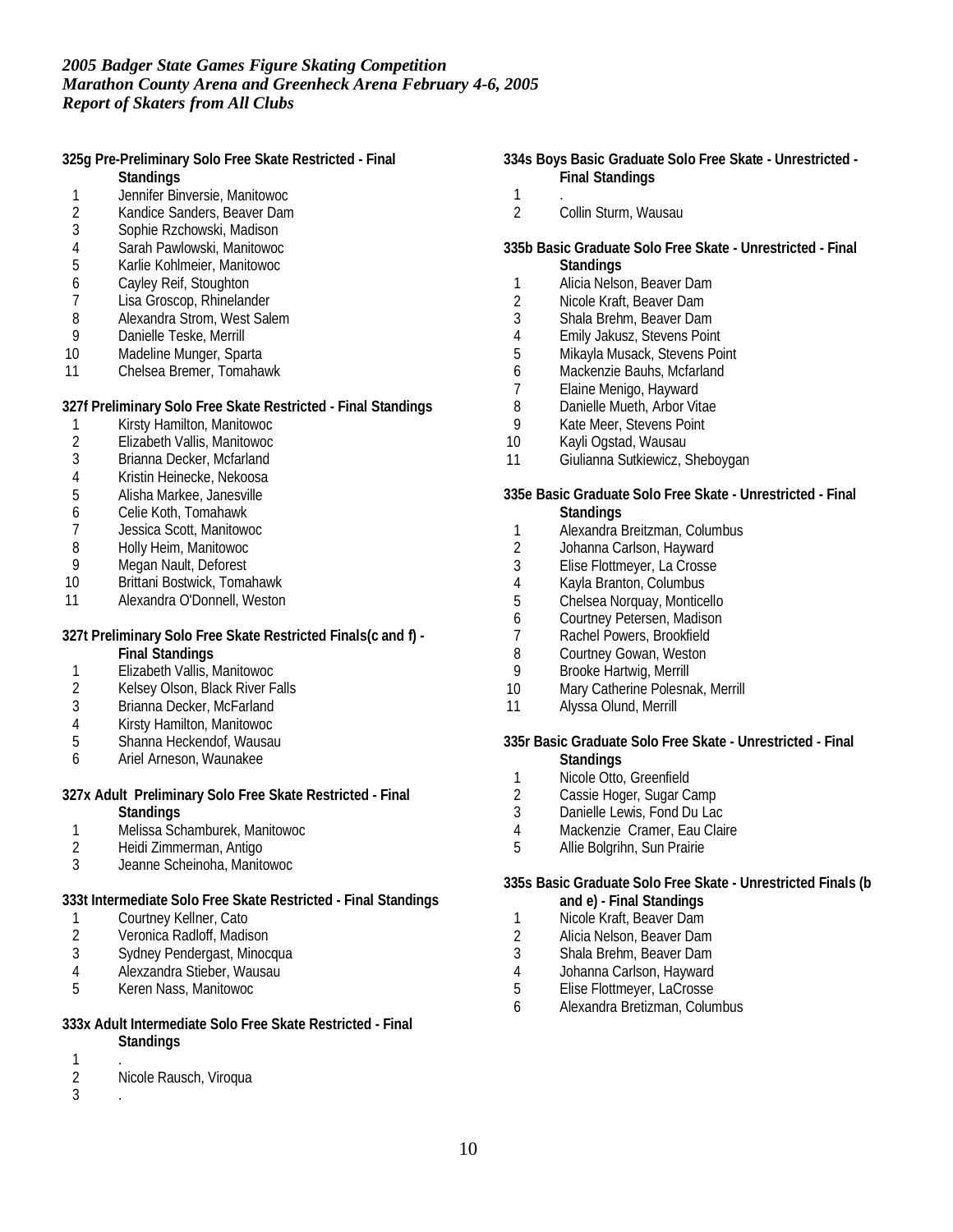**335t Basic Graduate Solo Free Skate - Unrestricted - Final Standings**

- 1 Kendra Moscinski, Stevens Point<br>2 Jenna Mills, La Crosse
- 
- 2 Jenna Mills, La Crosse<br>3 Katie Bauer, Ogdensbu
- 3 Katie Bauer, Ogdensburg<br>4 Amanda Kievet, Stevens F
- 4 Amanda Kievet, Stevens Point<br>5 Laura Nagel, Stevens Point Laura Nagel, Stevens Point
- 6 Rachelle Wall, Sparta<br>7 Claire Donskev. La Cre
- 7 Claire Donskey, La Crosse<br>8 Brianna Lane, Stevens Poin
- 8 Brianna Lane, Stevens Point<br>9 Emily Noon, Juneau
- 9 Emily Noon, Juneau
- 10 Jessica Wierzba, Custer
- 11 Cheyenne Knipper, Plover<br>12 Melissa Pfingsten, Merrill
- Melissa Pfingsten, Merrill
- 13 Christy Niles, Beaver Dam
- **337b Pre-Preliminary Solo Free Skate Unrestricted Final Standings**
- 1 Cora Cooley, Waukesha
- 2 Maggie Hausmann, Cedarburg<br>3 Michelle Bush, Milwaukee
- 3 Michelle Bush, Milwaukee
- 4 Madeleine Henning, Doylestown<br>5 Nichole Ott, Franklin
- 5 Nichole Ott, Franklin<br>6 Cherith Zanghi, Beav
- 6 Cherith Zanghi, Beaver Dam
- 7 Tessa Galarnyk, Eau Claire<br>8 Bridget Staberg, West Salem
- 8 Bridget Staberg, West Salem<br>9 Samantha Lampe Janesville
- Samantha Lampe, Janesville
- **337e Pre-Preliminary Solo Free Skate Unrestricted Final Standings**
- 1 Devan Vossekuil, Waupun<br>2 Ashlev Luginbuhl, Verona
- Ashley Luginbuhl, Verona
- 3 Kelly Machmeier, Middleton
- 4 Cassandra Holtz, Columbus<br>5 Jessalyn Peterson, Chippewa
- 5 Jessalyn Peterson, Chippewa Falls
- 6 Eva Peterson, Chippewa Falls
- 7 Mikala Drewek, Stevens Point<br>8 Erin Damato, Wausau
- Erin Damato, Wausau
- **337f Pre-Preliminary Solo Free Skate Unrestricted Final Standings**
- 1 Jessie Hoelzlhammer, Wis Rapids
- 2 Samantha Hartgerink, Waupun<br>3 Kortnee Kasten, Beaver Dam
- 3 Kortnee Kasten, Beaver Dam
- 4 Alisha Raabe, Plover
- 5 Kristin Munger, Sparta
- 6 Katie Pierce, Blk Rvr Falls
- 7 Brittany Bauer, Ogdensburg<br>8 Jessica Zastrow, Wausau
- 8 Jessica Zastrow, Wausau<br>9 Ashlev Amato, Manitowoc
- 9 Ashley Amato, Manitowoc
- 10 Megan Fletcher, Waupun
- 11 Tiffany Herman, Manitowoc<br>12 Lindsav Hable. Chippewa Fa
- Lindsay Hable, Chippewa Falls
- **337t Pre-Preliminary Solo Free Skate Unrestricted Finals (c and f) - Final Standings**
	- 1 Margaret Scheidegger, Sun Prairie
	- 2 Erin Lunt, Plover<br>3 Samantha Hartge
	- 3 Samantha Hartgerink, Waupun
	- 4 Jessie Hoelzlhammer, Wisconsin Rapids<br>5 Kortnee Kasten, Beaver Dam
	- 5 Kortnee Kasten, Beaver Dam
	- 6 Jolene Lodel, Manitowoc
- **338r Boys Preliminary Solo Free Skate Unrestricted Final Standings**
- 1 Bob Le Mieux Iii, Green Bay<br>2 Josh Sturm, Wausau
- 2 Josh Sturm, Wausau
- **339b Preliminary Solo Free Skate Unrestricted Final**
- **Standings**
- 1 Lexis Verhulst, Dane
- 2 Rachel Meye, West Allis
- 3 Erin Mclaughlin, Eau Claire
- 4 Angela Krueger, Eau Claire<br>5 Mickayla Lindberg, Superior
- Mickayla Lindberg, Superior
- 6 Mckenna Powell, Merrillan<br>7 Betsy Torkelson, Blk Ryr Fa
- Betsy Torkelson, Blk Rvr Falls
- 8 Hope Pavela, Stoddard
- 9 Emily Nelson, Waupaca
- **339e Preliminary Solo Free Skate Unrestricted Final Standings**
- 1 Stevie Schuessler, Wausau
- 
- 2 Alexi Arneson, Waunakee<br>3 Karlie Hamilton, Manitowoo 3 Karlie Hamilton, Manitowoc
- 4 Kylie Inda, Onalaska
- 5 Alexandra Wray, Wauwatosa
- 6 Calli Wachowski, Two Rivers
- 7 Alexandria Fockler, Kaukauna
- 8 Chelsea Bennett, Altoona

**339s Preliminary Solo Free Skate - Unrestricted Finals (b and e) - Final Standings**

- 
- 1 Lexis Verhulst, Dane<br>2 Stevie Schuessler. W Stevie Schuessler, Wausau
- 3 Alexi Arneson, Waunakee
- 4 Karlie Hamilton, Manitowoc
- Rachel Meye, West Allis
- 6 Erin Mclaughlin, Eau Claire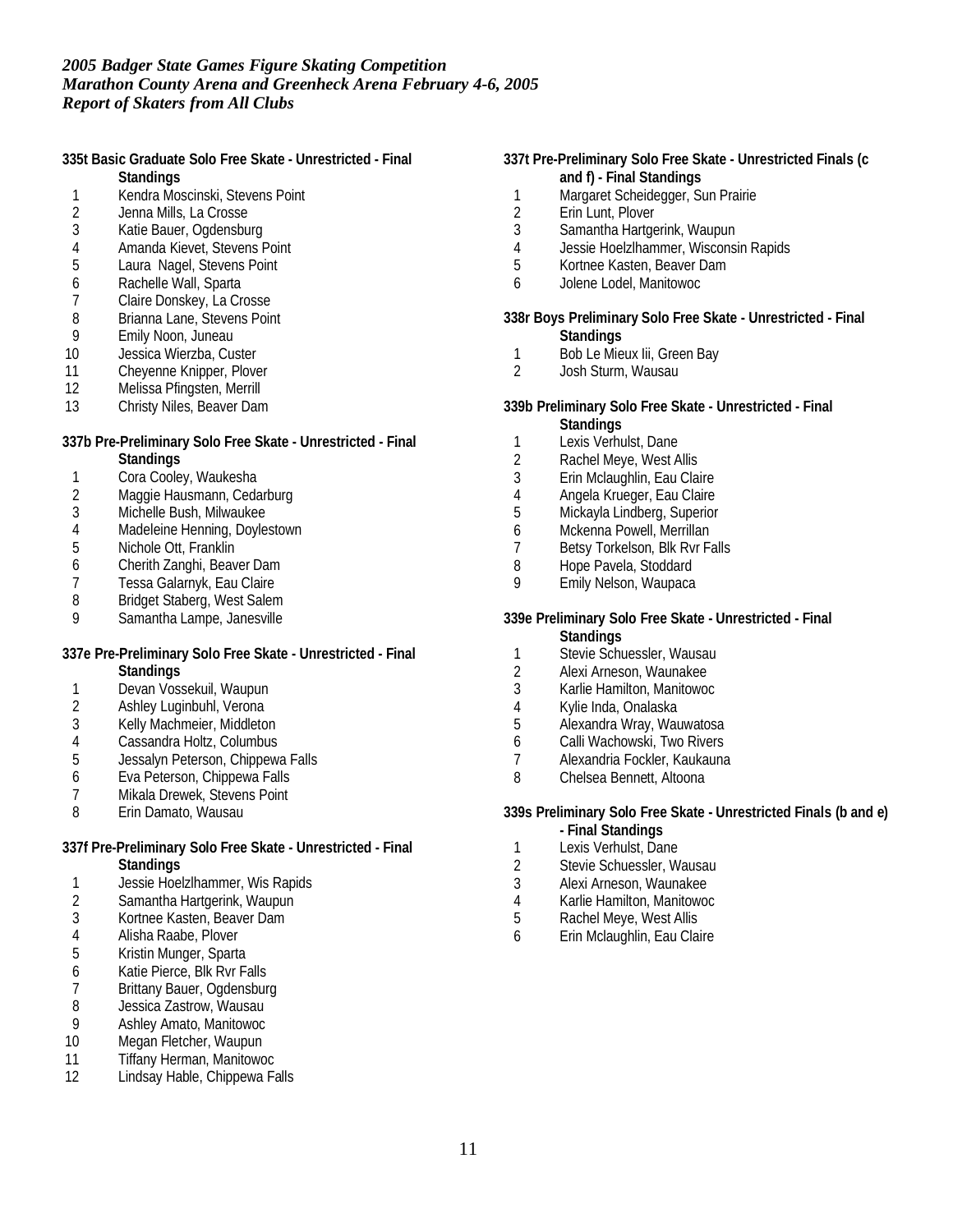**339t Preliminary Solo Free Skate - Unrestricted - Final**

- **Standings**
- 1 Audrey Becker, Stoddard<br>2 Melissa Tatro, Stevens Po
- 2 Melissa Tatro, Stevens Point<br>3 Aria Walker, New Berlin
- 3 Arja Walker, New Berlin
- 4 Heather Johnson, Merrill<br>5 Michelle Sawaya, La Cro
- 5 Michelle Sawaya, La Crosse
- 6 Jillian Decker, Waupun
- 7 Kiersten Hare, Lomira<br>8 Kristen Passehl, Waup
- 8 Kristen Passehl, Waupaca<br>9 Hilary Clausius, Sun Prairie
- **Hilary Clausius, Sun Prairie**
- 10 Christine Keeffer, Plover
- 11 Haley Christensen, Chippewa Falls<br>12 Colleen Reid, Stevens Point
- Colleen Reid, Stevens Point
- 13 Danielle Wenger, Milwaukee
- 14 Kayla Dahl, Chippewa Falls
- **341t Pre-Juvenile Solo Free Skate Unrestricted Final (c and f) - Final Standings**
- 
- 1 Megan Schwalenberg, Plymouth<br>2 Kariann Haluska, Stevens Point 2 Kariann Haluska, Stevens Point<br>3 Alyssa Borell, Ripon
- Alyssa Borell, Ripon
- 
- 4 Stephanie Tucker, LaCrosse<br>5 Kelsev Gross, Stevens Point 5 Kelsey Gross, Stevens Point

**343t Juvenile Solo Free Skate - Unrestricted - Final Standings**

- 1 Trude Renwick, Waunakee<br>2 Brenna Stoltenberg, Oregon
- 2 Brenna Stoltenberg, Oregon
- 3 Olivia Covington, Beaver Dam
- 4 Emily Dehmer, Blk Rvr Falls<br>5 Taylor Galarnyk, Eau Claire
- 5 Taylor Galarnyk, Eau Claire
- 6 Leandra Verhulst, Dane
- 7 Kaitlin Statz, Wausau
- 8 Amanda Galfano, Beloit

**349t Junior Solo Free Skate - Unrestricted - Final Standings**

- 1 Isabelle Faust, Shorewood<br>2 Ann Kosmoski, Wis Rapids
- 2 Ann Kosmoski, Wis Rapids<br>3 Stephanie Walker, Green B
- Stephanie Walker, Green Bay
- 4 Amanda Voigt, Fond Du Lac

## **351t Senior Solo Free Skate - Unrestricted - Final Standings**

- 1 Jessica Laphilliph, Madison
- 2 Mackenzie Hickman, Presque Isle

## **363s Pre-Silver Solo Dance - Final Standings**

- 1 Alexandria Gallager, Wis Rapids
- 2 .

**363t Pre-Silver Solo Dance - Final Standings**

- 1 Emily Burnett, Minocqua<br>2 Kourtney Rowe, Wis Rap
- 2 Kourtney Rowe, Wis Rapids<br>3 Rheanna Gross, Stevens Poi
- Rheanna Gross, Stevens Point

## **363x Adult Pre-Silver Solo Dance - Final Standings**

- 1 Brianna Benson, Madison
- 2 Michelle M Goodnetter, Franklin

## **364t Open Solo Dance - Final Standings**

- 1 Alyssa Mueller, Hales Corners<br>2 Andrea Galkin, Gleason
- 2 Andrea Galkin, Gleason<br>3 Maura Kudronowicz, Mo
- Maura Kudronowicz, Mosinee
- 4 Elizabeth Hovda, Wausau<br>5 Reanna Blaubach, Wausau
- 5 Reanna Blaubach, Wausau

## **375t Silver Solo Footwork Finals (c and f) - Final Standings**

- 1 Michelle Sawaya, La Crosse<br>2 Kassandra Scott, Shebovgan
- 2 Kassandra Scott, Sheboygan
- 3 Megan Fletcher, Waupun
- 4 Alisha Raabe, Plover
- 5 Elizabeth Vallis, Manitowoc

#### **376s Gold Solo Footwork - Final Standings**

- 1 Devan Vossekuil, Waupun<br>2 Lauren Schwalenberg, Plvn
- Lauren Schwalenberg, Plymouth

## **378r Pre-preliminary Solo Moves in the Field - Final Standings**

- 1 Rachel Lenz, Greenville<br>2 Sabrina Novosad, Sauk
- Sabrina Novosad, Sauk City
- 3 Elyssa Kraeger, Weston
- 4 Tessa Arendt, Wis Rapids
- 5 Jenni Geurink, Rothschild
- 6 Megan Doescher, Wis Rapids
- 7 Megan Moore, Fox Lake<br>8 Alexis Hahn, Mosinee
- Alexis Hahn, Mosinee
- 9 Grace Hoger, Sugar Camp
- 10 Angie Bricco-Meske, New London
- 11 Jessica Hanson, Appleton
- 12 Josie Rybarczyk, Wausau
- 13 Madisen Debord, Wauwatosa
- 14 Stephanie Sykes, Fremont

**378t Pre-preliminary Solo Moves in the Field - Final Standings**

- 1 Holly Heim, Manitowoc<br>2 Megan Nault, Deforest
- 2 Megan Nault, Deforest<br>3 Rebecca Blaschka, Wa
- 3 Rebecca Blaschka, Wausau
- 4 Katrina Leonard, Darien<br>5 Alyssa Bowman, Neenah
- 5 Alyssa Bowman, Neenah
- 6 Joy Larson, Plymouth
- 7 Giovanna Sutkiewicz, Sheboygan

**378x Adult Pre-preliminary Solo Moves in the Field - Final Standings** 1 .

- 2 Marcie Schwengel, Milwaukee
- 3 .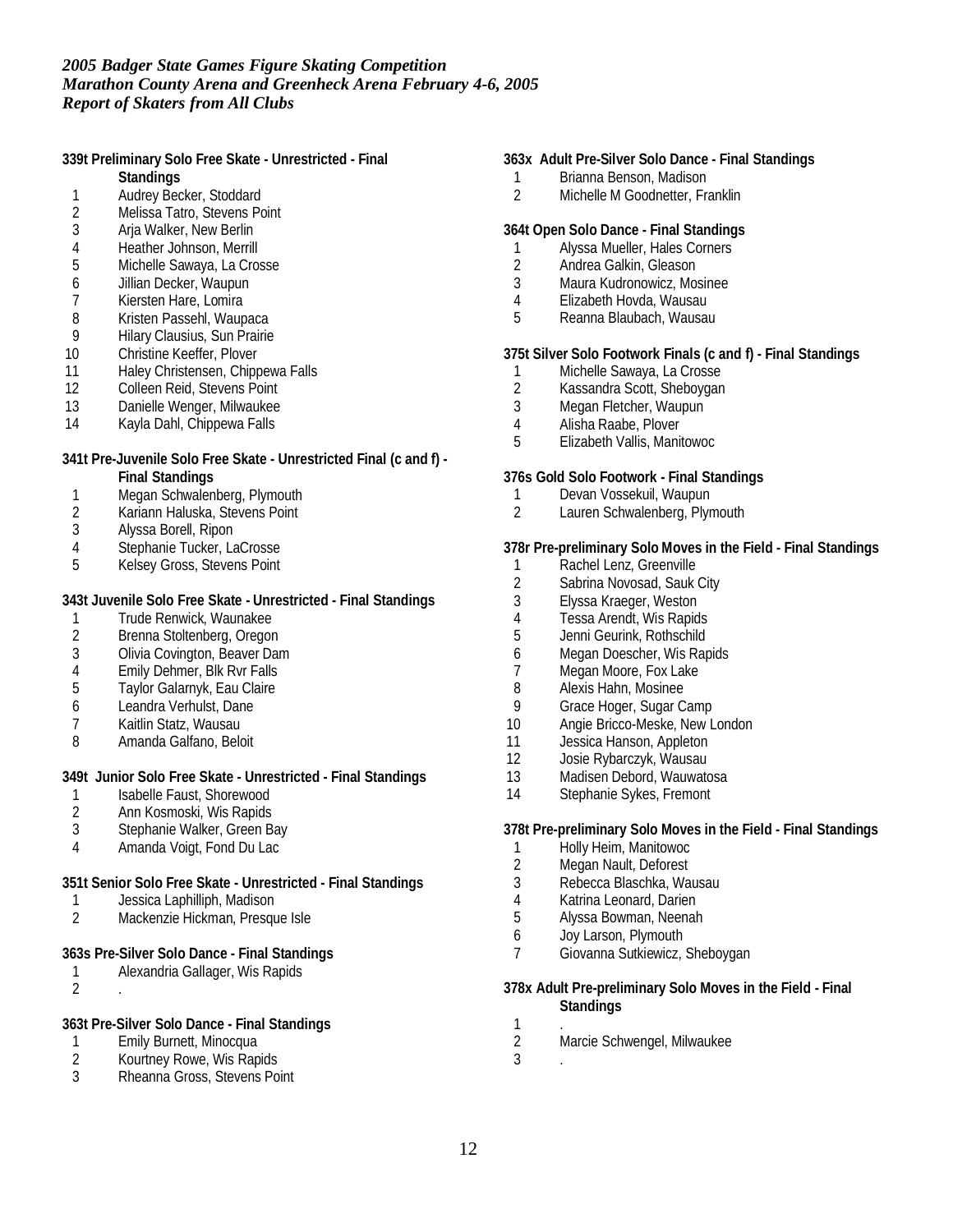**379r Preliminary Solo Moves in the Field - Final Standings**

- 1-TIE Mollie Patzke, Fitchburg
- 1-TIE Nicole Otto, Greenfield
- 3 Alicia Kennedy, Milwaukee
- 4 Cassie Hoger, Sugar Camp

**379s Preliminary Solo Moves in the Field - Final Standings**

- 1 Mikayla Musack, Stevens Point<br>2 Erin Damato, Wausau
- 2 Erin Damato, Wausau<br>3 Alyssa Stanbrough, Be
- 3 Alyssa Stanbrough, Beloit
- 4 Hannah Hurtenbach, Stoughton<br>5 Tracy Wehrmann, Howards Grov
- 5 Tracy Wehrmann, Howards Grove
- 6 Jennifer Binversie, Manitowoc
- 7 Meagan Maritato, Germantown<br>8 Sophie Rzchowski, Madison
- Sophie Rzchowski, Madison
- 9 Bryanna Fuller, Manitowoc
- 10 Eva Peterson, Chippewa Falls

**381s Juvenile Solo Moves in the Field - Final Standings**

- 
- 1 Rachel Meye, West Allis<br>2 Angela Krueger, Eau Cla 2 Angela Krueger, Eau Claire<br>3 Emily Nelson, Waupaca
- Emily Nelson, Waupaca
- 4 Alexandra Wray, Wauwatosa

**381t Juvenile Solo Moves in the Field - Final Standings**

- 1 Leah Justison, Appleton<br>2 Brianna Decker, Mcfarlar
- 2 Brianna Decker, Mcfarland<br>3 Lizzy Mcnabb, Cottage Gro
- Lizzy Mcnabb, Cottage Grove
- 4 Catherine Jacobson, Wausau<br>5 Kristen Passehl, Waupaca
- 5 Kristen Passehl, Waupaca
- 6 Emily Mohr, Chippewa Falls
- 7 Danielle Wenger, Milwaukee

**381x Adult Juvenile Solo Moves in the Field - Final Standings**

- 1 Alexis Scott, Sheboygan<br>2 Michelle M Goodnetter. F
- Michelle M Goodnetter, Franklin

**384t Junior Solo Moves in the Field - Final Standings**

- 1 Jessica Mueller, Wauwatosa<br>2 Sydney Pendergast, Minocqu
- 2 Sydney Pendergast, Minocqua<br>3 Kourtney Rowe, Wis Rapids
- Kourtney Rowe, Wis Rapids
- 4 Veronica Radloff, Madison<br>5 Alexzandra Stieber, Wausa
- 5 Alexzandra Stieber, Wausau

**384x Adult Junior Solo Moves in the Field - Final Standings**

- 1 Allison Brown, Sheboygan Falls
- 2 .

## **385t Senior Solo Moves in the Field - Final Standings**

- 1 Stephanie Walker, Green Bay<br>2 Donna Vorpagel, Wausau
- Donna Vorpagel, Wausau
- 3 Andrea Cavey, Janesville<br>4 Elspeth Laska, Stevens Po
- 4 Elspeth Laska, Stevens Point<br>5 Cody Blaubach, Wausau
- Cody Blaubach, Wausau

## **385x Adult Senior Solo Moves in the Field - Final Standings**

- 1 Brianna Benson, Madison
- 2 Megan Wechter, Ridgeway

## **356r Bronze Solo Interpretive - Final Standings**

- 1 Nicole Otto, Greenfield<br>2 Mollie Patzke, Fitchburg
- 2 Mollie Patzke, Fitchburg<br>3 Alicia Kennedy, Milwauke
- Alicia Kennedy, Milwaukee
- 4 Mary Hackman, Janesville
- 5 Marissa Herman, Madison
- 6 Jane Zhang, Madison
- 7 Jessika Panzer, Tomahawk
- 8 Allexica Moeller, Waupaca
- 9 Madisen Debord, Wauwatosa
- 10 Theresa Lampe, Janesville

#### **356s Bronze Solo Interpretive - Final Standings**

- 1 Maggie Hausmann, Cedarburg<br>2 Jeanette Decker, Mcfarland
- 2 Jeanette Decker, Mcfarland<br>3 Samantha Lampe, Janesville
- 3 Samantha Lampe, Janesville
- 4 Jennifer Binversie, Manitowoc<br>5 Kelly Machmeier, Middleton
- 5 Kelly Machmeier, Middleton
- 6 Alexandra Breitzman, Columbus
- 7 Chelsea Norquay, Monticello
- 8 Cassi Brucker, Waunakee
- 9 Courtney Petersen, Madison
- 10 Hannah Hurtenbach, Stoughton
- 11 Cayley Reif, Stoughton
- 12 Sophie Rzchowski, Madison
- 13 Giulianna Sutkiewicz, Sheboygan
- 14 Alexandra Strom, West Salem
- 15 Erica Olson, Blk Rvr Falls

## **356t Bronze Solo Interpretive - Final Standings**

- 1 Amanda Erickson, Wis Dells<br>2 Jenna Mills, La Crosse
- 2 Jenna Mills, La Crosse<br>3 Kelsev Olson. Blk Rvr F
- 3 Kelsey Olson, Blk Rvr Falls<br>4 Brittany Bauer, Ogdensburg
- 4 Brittany Bauer, Ogdensburg<br>5 Margaret Scheidegger, Sun F
- Margaret Scheidegger, Sun Prairie
- 6 Cheyenne Knipper, Plover
- 7 Tiffany Herman, Manitowoc

**356x Adult Bronze Solo Interpretive - Final Standings**

 $\frac{1}{2}$ 2 Marcie Schwengel, Milwaukee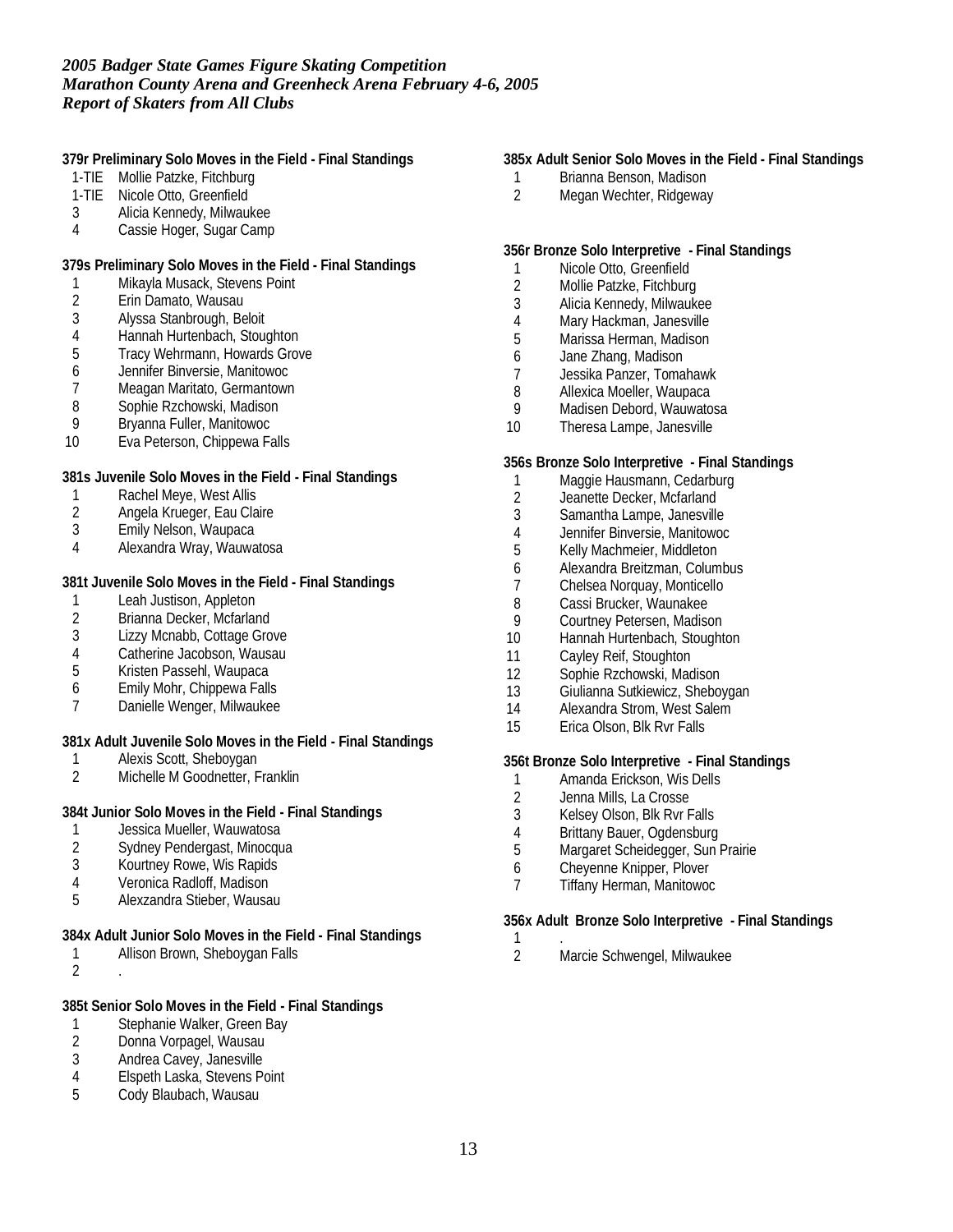**357s Silver Solo Interpretive - Final Standings**

- 1 Lexis Verhulst, Dane
- 2 Kylie Inda, Onalaska<br>3 Mickayla Lindberg, Su
- Mickayla Lindberg, Superior
- 4 Alexis Evans-Krueger, Madison<br>5 Karlie Hamilton, Manitowoc
- 5 Karlie Hamilton, Manitowoc
- 6 Cassie Johnston, Manitowoc
- 7 Alexi Arneson, Waunakee<br>8 Calli Wachowski. Two Rive
- 8 Calli Wachowski, Two Rivers<br>9 Hope Pavela, Stoddard
- 9 Hope Pavela, Stoddard<br>10 Rachel Meve. West Allis
- Rachel Meye, West Allis

**357t Silver Solo Interpretive - Final Standings**

- 1 Audrey Becker, Stoddard<br>2 Elizabeth Porcari, La Cros
- 2 Elizabeth Porcari, La Crosse
- 3 Christine Keeffer, Plover
- 4 Elizabeth Vallis, Manitowoc
- 5 Colleen Reid, Stevens Point
- 6 Laura Alt, Evansville
- 7 Celie Koth, Tomahawk
- 8 Kristen Passehl, Waupaca
- 9 Randi Calzavara, Edgerton
- 10 Kirsty Hamilton, Manitowoc
- 11 Lauren Verch, Manitowoc

#### **358s Gold Solo Interpretive - Final Standings**

- 1 Katie Zganjar, Mequon<br>2 Andrea Thompson, Wau
- 2 Andrea Thompson, Wausau<br>3 Alexzandra Stieber, Wausau
- 3 Alexzandra Stieber, Wausau

#### **358t Gold Solo Interpretive - Final Standings**

- 1 Andrea Galkin, Gleason<br>2 Katherine Lotzer, Plover
- 2 Katherine Lotzer, Plover<br>3 Emily Burnett, Minocqua
- Emily Burnett, Minocqua
- 4 Kaitlin Statz, Wausau<br>5 Courtney Kellner, Cato
- 5 Courtney Kellner, Cato
- 6 Lauren Vermillion, Stevens Point
- 7 Andrea Cavey, Janesville<br>8 Allie Hickman, Presque Isl
- 8 Allie Hickman, Presque Isle
- 9 Brenna Stoltenberg, Oregon<br>10 Leandra Verhulst, Dane
- Leandra Verhulst, Dane
- 11 Trude Renwick, Waunakee
- 12 Amanda Galfano, Beloit
- 13 Elizabeth Hovda, Wausau

#### **358x Adult Gold Solo Interpretive - Final Standings**

- 1 .. 2 .
	-
- 3 Haley Pollen, Manitowoc

#### **359t Platinum Solo Interpretive - Final Standings**

- 1 Caitlin Birrenkott, Plover
- 2 Donna Vorpagel, Wausau
- 3 Heidi Evers, Harshaw
- 4 Mackenzie Hickman, Presque Isle

## **370b Bronze Solo Artistic - Final Standings**

- 1 Maggie Hausmann, Cedarburg<br>2 Eden Armstrong, Manitowoc
- 2 Eden Armstrong, Manitowoc<br>3 Sarah Pawlowski, Manitowoc
- 3 Sarah Pawlowski, Manitowoc
- 4 Katie Sheridan, Manitowoc
- 5 Hannah Lewis, Two Rivers
- 6 Kayla Pawlowski, Manitowoc
- Sean Sheridan, Manitowoc
- 8 Kelsey Peterson, Blk Ryr Falls
- 9 Lauren Linsmeier, Manitowoc
- 10 Samantha Lampe, Janesville
- 11 Heather Lindahl, Medford
- 12 Kayleen Rothmund, Manitowoc
- 13 Allyson Broecker, Newton
- 14 Sarah Myers, Manitowoc

#### **370c Bronze Solo Artistic - Final Standings**

- 1 Bethany Seeger, Hayward<br>2 Jenna Mills, La Crosse
- 2 Jenna Mills, La Crosse<br>3 Megan Stroik, Stevens
- 3 Megan Stroik, Stevens Point<br>4 Alisha Raabe. Plover
- 4 Alisha Raabe, Plover<br>5 Megan Nault, Defores
- Megan Nault, Deforest
- 6 Ashley Amato, Manitowoc
- 7 Holly Heim, Manitowoc
- 8 Holly Hoffman, Manitowoc
- 9 Dana Mills, La Crosse
- 10 Katelyn Birringer, Manitowoc
- 11 Haley Vraney, Manitowoc
- 12 Ellen Devendorf, Blk Rvr Falls

**370e Bronze Solo Artistic - Final Standings**

- 1 Hannah Krueger, Wauwatosa<br>2 Jeanette Decker, Mcfarland
- Jeanette Decker, Mcfarland
- 3 Jennifer Binversie, Manitowoc<br>4 Anne Marie Misev, Milwaukee
- 4 Anne Marie Misey, Milwaukee<br>5 Alexandra Breitzman, Columbu
- 5 Alexandra Breitzman, Columbus
- 6 Bridget Staberg, West Salem
- 7 Trista Deaver, Waukesha<br>8 Erin Damato, Wausau
- Erin Damato, Wausau
- 9 Colette Cooper, Mequon
- 10 Mackenzie Wallin, Manitowoc
- 11 Karlie Kohlmeier, Manitowoc
- 12 Courtney Linzmeier, Manitowoc
- 13 Courtney Gowan, Weston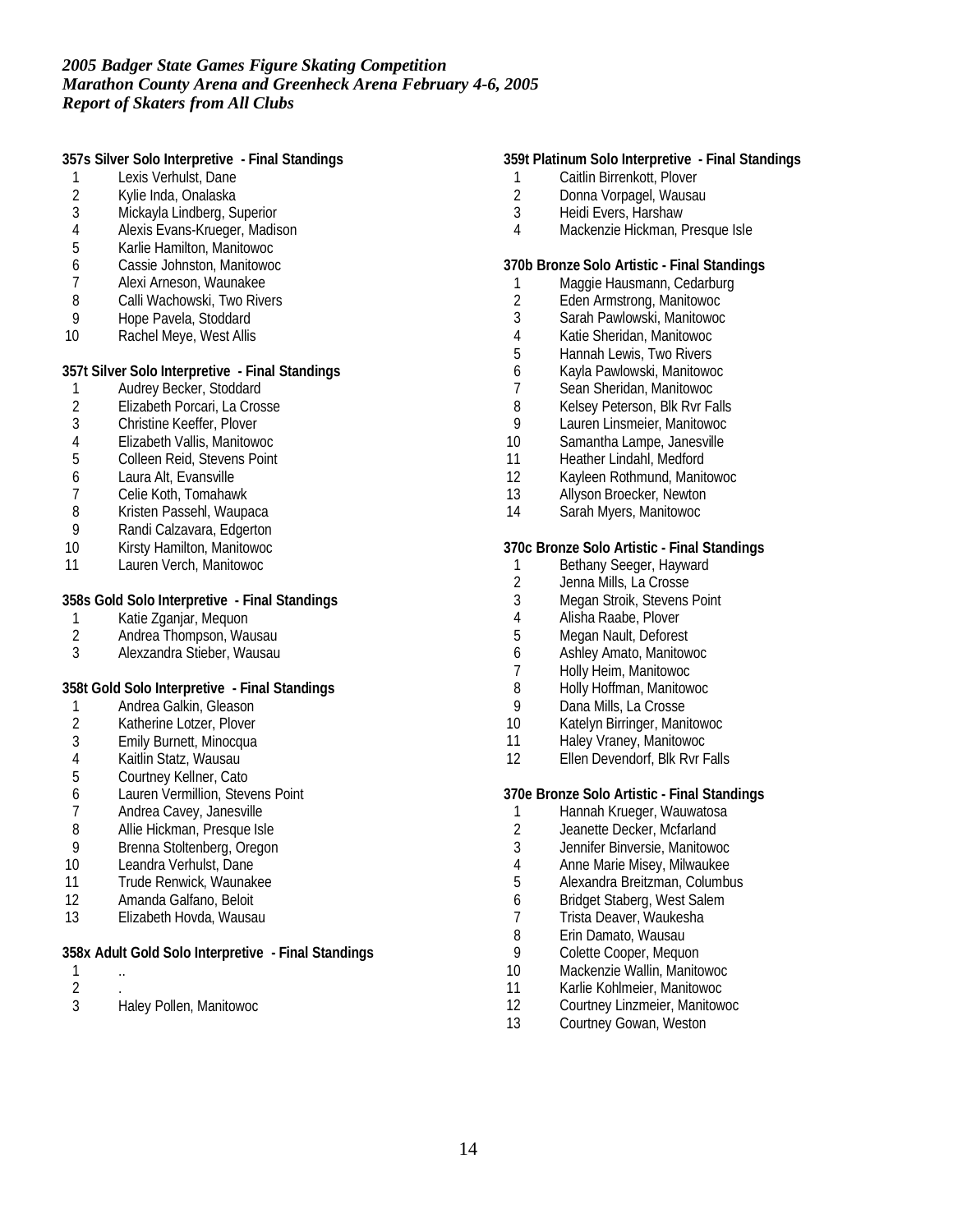**370f Bronze Solo Artistic - Final Standings**

- 1 Brianna Decker, Mcfarland
- 2 Amanda Kievet, Stevens Point<br>3 Brittany Bauer, Ogdensburg
- 3 Brittany Bauer, Ogdensburg
- 4 Heidi Hoelzlhammer, Wis Rapids<br>5 Kendra Moscinski, Stevens Point
- 5 Kendra Moscinski, Stevens Point<br>6 Rachelle Wall, Sparta
- 6 Rachelle Wall, Sparta<br>7 Sydney Olsen, West S
- 7 Sydney Olsen, West Salem<br>8 Tiffany Herman, Manitowoc
- 8 Tiffany Herman, Manitowoc<br>9 Molly Seidl, Manitowoc
- 9 Molly Seidl, Manitowoc<br>10 Jessica Zastrow, Wausa
- Jessica Zastrow, Wausau
- 11 Alexandra Farrington, Whitefish Bay
- 12 Katrina Leonard, Darien

**370r Bronze Solo Artistic - Final Standings**

- 1 Nicole Otto, Greenfield<br>2 Leah Johnson, Merrill
- 2 Leah Johnson, Merrill<br>3 Emily Anderson, Hayw
- 3 Emily Anderson, Hayward
- 4 Sabrina Rapisarda, Two Rivers
- 5 Tyler Jaeger, Whitelaw
- 6 Katie Lippe, Fredonia
- 7 Paige Bernklau, Medford<br>8 Hannah Jaeger, Whitelaw
- 8 Hannah Jaeger, Whitelaw<br>9 Katie Klappa, Woodruff
- 9 Katie Klappa, Woodruff<br>10 Christina Myers, Manito
- 10 Christina Myers, Manitowoc
- 11 Elizabeth Kolanczyk, Manitowoc<br>12 Theresa Lampe, Janesville
- Theresa Lampe, Janesville

## **370s Bronze Solo Artistic Finals (b and e) - Final Standings**

- 1 Maggie Hausmann, Cederburg
- 2 Eden Armstrong, Manitowoc
- Hannah Krueger, Wauwatosa
- 4 Jennifer Binversie, Manitowoc
- 5 Jeanette Decker, Mcfarland
- 6 Sarah Pawlowski, Manitowoc

### **370t Bronze Solo Artistic Final (c and f) - Final Standings**

- 1 Jenna Mills, LaCrosse<br>2 Bethany Seeger, Hayw
- Bethany Seeger, Hayward
- 3 Megan Stroik, Stevens Point<br>4 Brittany Bauer, Ogdensburg
- 4 Brittany Bauer, Ogdensburg<br>5 Brianna Decker, Mcfarland
- Brianna Decker, Mcfarland
- 6 Amanda Kievet, Stevens Point

#### **370x Adult Bronze Solo Artistic - Final Standings**

- 1 Marcie Schwengel, Milwaukee<br>2 Jeanne Scheinoha, Manitowoc
- 2 Jeanne Scheinoha, Manitowoc

## **371c Silver Solo Artistic - Final Standings**

- 1 Elizabeth Porcari, La Crosse
- 2 Molly Lobermeier, Stevens Point<br>3 Audrey Becker, Stoddard
- Audrey Becker, Stoddard
- 4 Melissa Tatro, Stevens Point<br>5 Laura Alt, Evansville
- 5 Laura Alt, Evansville<br>6 Angela Lindahl, Med
- 6 Angela Lindahl, Medford
- 7 Leah Justison, Appleton<br>8 Julia Swanke, Beaver Da
- 8 Julia Swanke, Beaver Dam<br>9 Corissa Karstaedt Manitow
- 9 Corissa Karstaedt, Manitowoc<br>10 Emily Verch, Manitowoc
- Emily Verch, Manitowoc
- 11 Megan Hoffman, Manitowoc

#### **371f Silver Solo Artistic - Final Standings**

- 1 Celie Koth, Tomahawk
- 2 Corry Hancock, La Crosse
- 3 Kariann Haluska, Stevens Point
- 4 Keri Ryan, La Crosse
- 5 Elizabeth Vallis, Manitowoc
- 6 Christine Keeffer, Plover
- 7 Kirsty Hamilton, Manitowoc
- 8 Kassandra Scott, Sheboygan
- 9 Kiersten Hare, Lomira<br>10 Kristen Passehl, Waup
- Kristen Passehl, Waupaca

#### **371s Silver Solo Artistic - Final Standings**

- 1 Karlie Hamilton, Manitowoc<br>2 Alexis Evans-Krueger, Madi
- 2 Alexis Evans-Krueger, Madison<br>3 Caitlin Wachowski. Two Rivers
- Caitlin Wachowski, Two Rivers
- 4 Kylie Inda, Onalaska
- 5 Hope Pavela, Stoddard
- 6 Emily Nelson, Waupaca
- 7 Cassie Johnston, Manitowoc
- 8 Calli Wachowski, Two Rivers

## **371t Silver Solo Artistic Finals (c and f) - Final Standings**

- 1 Molly Lobermeier, Stevens Point
- 2 Audrey Becker, Stoddard<br>3 Corry Hancock, LaCrosse
- Corry Hancock, LaCrosse
- 
- 4 Kariann Haluska, Stevens Point<br>5 Elizabeth Porcari, LaCrosse 5 Elizabeth Porcari, LaCrosse
- 6 Celie Koth, Tomahawk

#### **371x Adult Silver Solo Artistic - Final Standings**

- $\frac{1}{2}$ 
	- 2 Melissa Schamburek, Manitowoc
- $3 \ldots$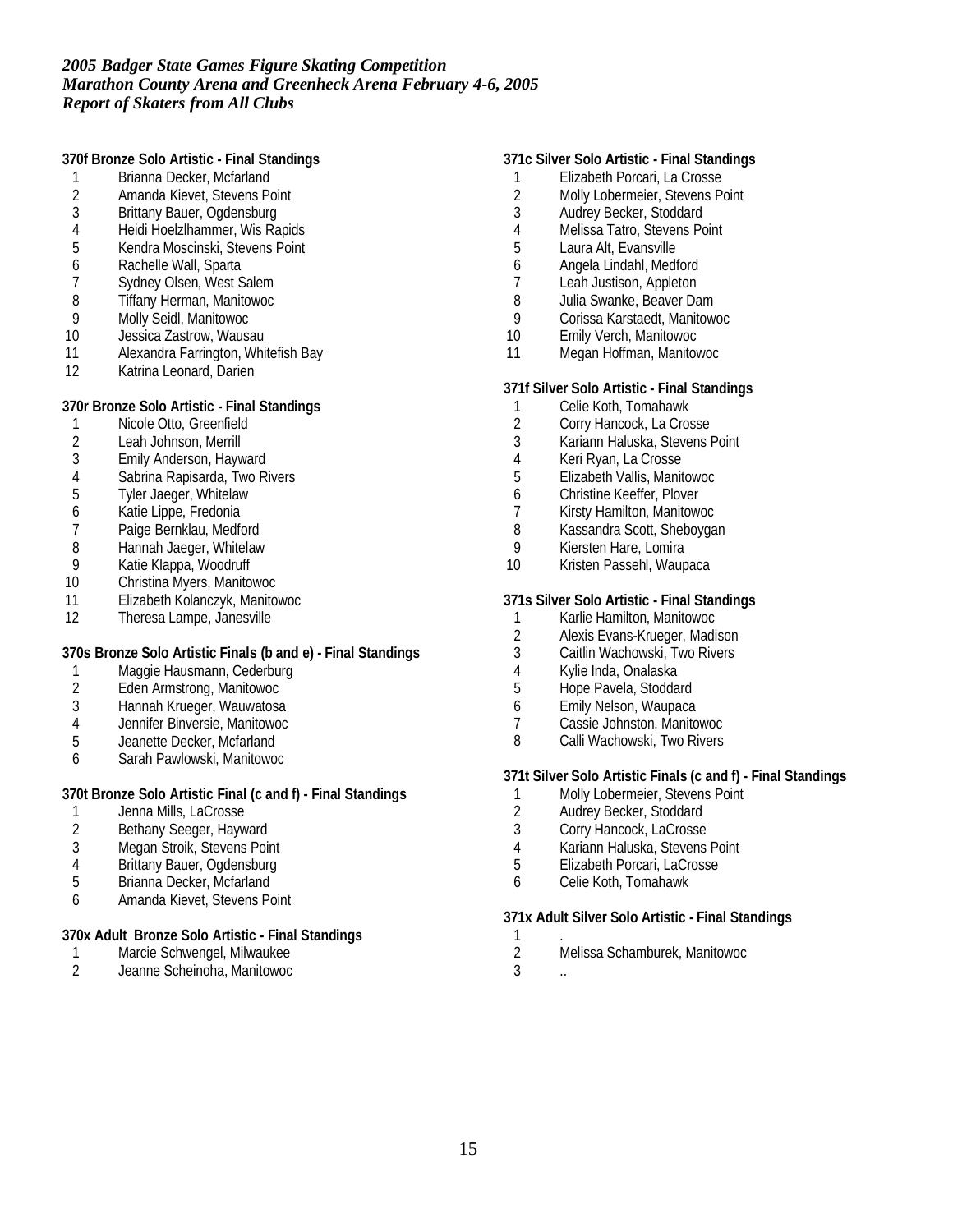**372t Gold Solo Artistic - Final Standings**

- 1 Nan Sanguansap, Franklin
- 2 Katie Zganjar, Mequon<br>3 Keren Nass, Manitowoc
- 3 Keren Nass, Manitowoc
- 4 Jamie Leist, Manitowoc<br>5 Kourtney Rowe, Wis Ra
- 5 Kourtney Rowe, Wis Rapids<br>6 Emily Burnett, Minocqua
- 6 Emily Burnett, Minocqua<br>7 Andrea Galkin, Gleason
- 7 Andrea Galkin, Gleason<br>8 Brittney Olson, Two Rive
- 8 Brittney Olson, Two Rivers<br>9 Courtney Kellner, Cato
- 9 Courtney Kellner, Cato<br>10 Nikki Michaels. Minocau
- Nikki Michaels, Minocqua

**372x Adult Gold Solo Artistic - Final Standings**

- 1 Jenny Thomas, Manitowoc<br>2 Brianna Benson, Madison
- 2 Brianna Benson, Madison
- 3 Haley Pollen, Manitowoc

**373t Platinum Solo Artistic - Final Standings**

- 1 Kira Ault, Mequon
- 2 Donna Vorpagel, Wausau<br>3 Heidi Evers, Harshaw
- 3 Heidi Evers, Harshaw<br>4 Mara Nass, Manitowoo
- 4 Mara Nass, Manitowoc<br>5 Stephanie Walker, Gree
- 5 Stephanie Walker, Green Bay<br>6 Kimberly Busse, Manitowoc
- 6 Kimberly Busse, Manitowoc
- Sydney Pendergast, Minocqua
- **307s Pre-Juvenile Solo Free Skate Short Program Final Standings**
- 1 Alexandra Wray, Wauwatosa
- 
- 2 Lexis Verhulst, Dane<br>3 Katelyn Smecko, Mac Katelyn Smecko, Madison
- 4 Lauren Schwalenberg, Plymouth<br>5 Alexi Arneson, Waunakee
- 5 Alexi Arneson, Waunakee
- 6 Lacey Meinel, Weston<br>7 Alexandria Fockler, Kau
- 7 Alexandria Fockler, Kaukauna
- **323r Basic Graduate Solo Free Skate Restricted Final (a and d) - Final Standings**
- 1 Marguerite Diaz, Lake Mills
- 2 Mary Hackman, Janesville<br>3 Elyssa Kraeger, Weston
- Elyssa Kraeger, Weston
- 4 Sabrina Novosad, Sauk City<br>5 Samantha Strom, West Saler
- 5 Samantha Strom, West Salem
- 6 Grace Hoger, Sugar Camp

### **325s Pre-Preliminary Solo Free Skate Restricted Final (b,e and g) - Final Standings**

- 1 Anne Marie Misey, Milwaukee
- 2 Kandice Sanders, Beaver Dam<br>3 Sophie Rzchowski. Madison
- 3 Sophie Rzchowski, Madison<br>4 Jennifer Binversie, Manitowo
- 4 Jennifer Binversie, Manitowoc<br>5 Rebekah Meyer, Fond du Lac
- 5 Rebekah Meyer, Fond du Lac
- 6 Colette Cooper, Mequon<br>7 Eden Armstrong, Manitov
- 7 Eden Armstrong, Manitowoc<br>8 Dennifer Lauby Marshall
- 8 Jennifer Lauby, Marshall<br>9 Tracy Wehrmann, Howar
- Tracy Wehrmann, Howards Grove
- 10 Bryanna Fuller, Manitowoc

**337s Pre-Preliminary Solo Free Skate - Unrestricted Final (b and e) - Final Standings**

- 1 Maggie Hausmann, Cedarburg
- 2 Kelly Machmeier, Middleton
- 3 Cora Cooley, Waukesha
- 4 Michelle Bush, Milwaukee
- 5 Devan Vossekuil, Waupun
- 6 Ashley Luginbuhl, Verona

**380r Pre-Juvenile Solo Moves in the Field - Final Standings**

- 1 Marissa Herman, Madison<br>2 Jane Zhang, Madison
- Jane Zhang, Madison

**382s Intermediate Solo Moves in the Field - Final Standings**

- 1 Lexis Verhulst, Dane
- 2 Andrea Thompson, Wausau
- 3 Alexandria Gallager, Wis Rapids

**386r Basic Skills Youth Sychronized Team - Final Standings**

- 1 Point Perfection, Stevens Point<br>2 Cutting Edge, Wausau
- Cutting Edge, Wausau

**387r Basic Skills Open Synchronized Team - Final Standings**

- 1 The Icicles, McFarland<br>2 Cutting Edge, Wausau
- 2 Cutting Edge, Wausau<br>3 Blazing Blades, Black R
- 3 Blazing Blades, Black River Falls<br>4 Crystalettes, Stevens Point
- 4 Crystalettes, Stevens Point<br>5 Rapids River Edge. Wiscon:
- 5 Rapids River Edge, Wisconsin Rapids
- 6 Icebreakers, Sparta-West Salem
- 7 Waupun Ice Chix, Waupun<br>8 Emerald Blades, Rhineland
- Emerald Blades, Rhinelander
- 9 Perfect Match II, Medford
- 10 Swan Sync Sation, Beaver Dam

**388r Youth Synchronized Team - Final Standings**

- 
- $\frac{1}{2}$ Swan Sync Sation, Beaver Dam